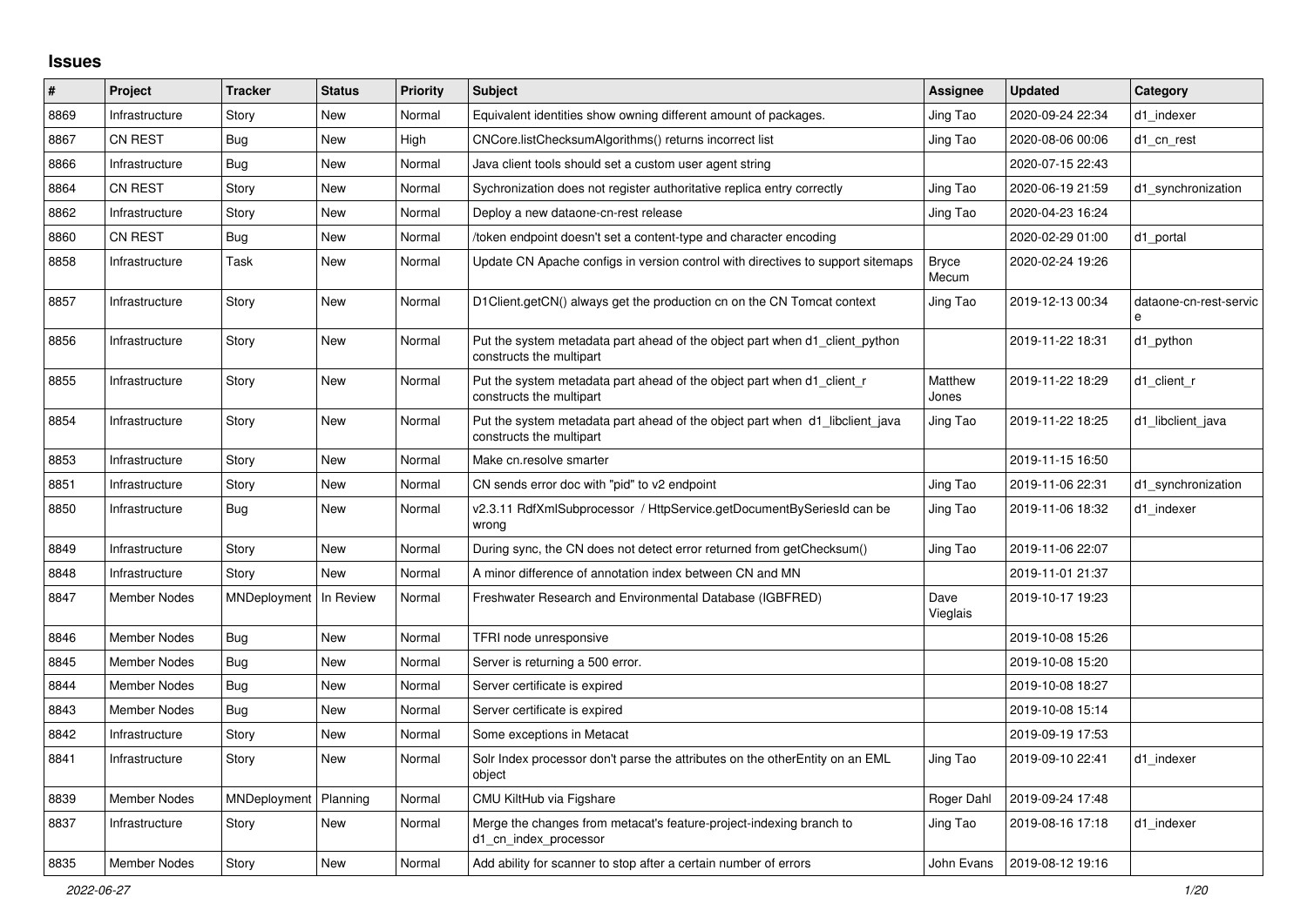| $\#$ | Project             | <b>Tracker</b> | <b>Status</b> | <b>Priority</b> | Subject                                                                                            | <b>Assignee</b>  | <b>Updated</b>   | Category           |
|------|---------------------|----------------|---------------|-----------------|----------------------------------------------------------------------------------------------------|------------------|------------------|--------------------|
| 8833 | <b>Member Nodes</b> | Story          | New           | Normal          | Problems utilizing pyshacl within SlenderNodes                                                     | John Evans       | 2019-08-09 18:20 |                    |
| 8832 | <b>Member Nodes</b> | Story          | <b>New</b>    | Normal          | Conflict between pyshacl and owlr on ubuntu                                                        | John Evans       | 2019-08-05 19:32 |                    |
| 8831 | Member Nodes        | Story          | New           | Normal          | Import error with schema_org.data                                                                  | John Evans       | 2019-08-05 18:57 |                    |
| 8830 | Member Nodes        | Task           | New           | Normal          | Requirements Analysis                                                                              | John Evans       | 2019-08-06 14:44 |                    |
| 8829 | <b>Member Nodes</b> | Task           | <b>New</b>    | High            | get DKAN connected to GMN                                                                          | John Evans       | 2019-09-03 13:24 |                    |
| 8828 | Member Nodes        | MNDeployment   | In Review     | Normal          | <b>SESAR</b>                                                                                       |                  | 2019-08-01 16:09 |                    |
| 8827 | Infrastructure      | <b>Bug</b>     | New           | Normal          | synchronization doesn't update dateSystemMetadataModified if that's the only<br>field that changed | Rob Nahf         | 2019-07-11 21:26 | d1_synchronization |
| 8824 | Infrastructure      | Task           | In Progress   | High            | Install Apache 2.4.39 and disable TLSv1.3 on CNs                                                   | Dave<br>Vieglais | 2019-06-19 12:11 |                    |
| 8823 | Infrastructure      | Story          | New           | High            | Recent Apache and OpenSSL combinations break connectivity on Ubuntu 18.04                          | Dave<br>Vieglais | 2019-06-19 02:43 |                    |
| 8822 | Infrastructure      | <b>Bug</b>     | <b>New</b>    | Low             | Account queries in STAGE-2 failing from web browser                                                |                  | 2019-06-19 01:44 |                    |
| 8821 | Infrastructure      | <b>Bug</b>     | New           | Normal          | Object doi:10.18739/A2610VR7Z fails to index on CN                                                 | Jing Tao         | 2019-06-19 00:06 |                    |
| 8819 | <b>Member Nodes</b> | Story          | New           | Normal          | IEDA documents not in DataONE                                                                      |                  | 2019-06-13 19:20 |                    |
| 8817 | Infrastructure      | Task           | New           | Normal          | Configure sitemaps on the CN                                                                       | Jing Tao         | 2020-03-12 18:30 |                    |
| 8815 | Infrastructure      | <b>Bug</b>     | New           | Normal          | Investigate and fix failed sync/harvest of doi:10.18739/A2CH48                                     |                  | 2019-06-04 23:26 |                    |
| 8811 | Infrastructure      | Task           | <b>New</b>    | Normal          | Merge 2.3.9 changes to trunk                                                                       | Jing Tao         | 2019-05-21 13:06 |                    |
| 8810 | <b>CN REST</b>      | Task           | New           | Normal          | Verify configuration of portal certificates                                                        |                  | 2019-05-21 13:00 |                    |
| 8809 | <b>CN REST</b>      | Task           | New           | Normal          | Adjust portal properties for certificate configuration                                             |                  | 2019-05-21 12:57 |                    |
| 8808 | Infrastructure      | Task           | <b>New</b>    | Normal          | Remove old versions of Tomcat                                                                      |                  | 2019-05-21 12:49 |                    |
| 8807 | Infrastructure      | Task           | New           | Normal          | remove old versions of postgres                                                                    |                  | 2019-05-21 12:47 |                    |
| 8806 | Infrastructure      | Story          | <b>New</b>    | Normal          | Cleanup from OS upgrades                                                                           |                  | 2019-05-21 12:45 |                    |
| 8804 | Infrastructure      | Task           | New           | Normal          | Add Idap backup config to cn os-core                                                               | Dave<br>Vieglais | 2019-05-21 12:32 | dataone-cn-os-core |
| 8796 | Infrastructure      | Story          | <b>New</b>    | Normal          | Various issues with service access after upgrade to 18.04                                          | Jing Tao         | 2019-05-21 12:38 |                    |
| 8793 | Infrastructure      | Task           | New           | Normal          | Replace ONEMercury installation                                                                    |                  | 2019-05-01 14:04 |                    |
| 8792 | Infrastructure      | Task           | New           | Normal          | Create landing page for redirection from ONEMercury                                                |                  | 2019-05-01 14:03 |                    |
| 8791 | Infrastructure      | Story          | New           | Normal          | Complete deprecation of ONEMercury interface                                                       | Rob Nahf         | 2019-05-01 14:00 | d1 mercury         |
| 8783 | Infrastructure      | <b>Bug</b>     | New           | Normal          | synchronization re-created 26k map entries in<br>SyncQueueFacade.nodeIdRoundRobin                  | Rob Nahf         | 2019-04-02 20:10 | d1_synchronization |
| 8782 | Infrastructure      | Story          | New           | Normal          | Upgrade OS to Ubuntu 18.04 on CNs                                                                  | Jing Tao         | 2019-03-22 18:12 |                    |
| 8780 | Infrastructure      | Feature        | New           | Normal          | Develop support for DataCite 4.0 and 4.1 and 4.2                                                   | Dave<br>Vieglais | 2019-03-30 20:38 | d1_indexer         |
| 8779 | Infrastructure      | Story          | New           | Normal          | ForesiteResourceMap performance issue                                                              | Rob Nahf         | 2019-03-25 18:48 | d1_indexer         |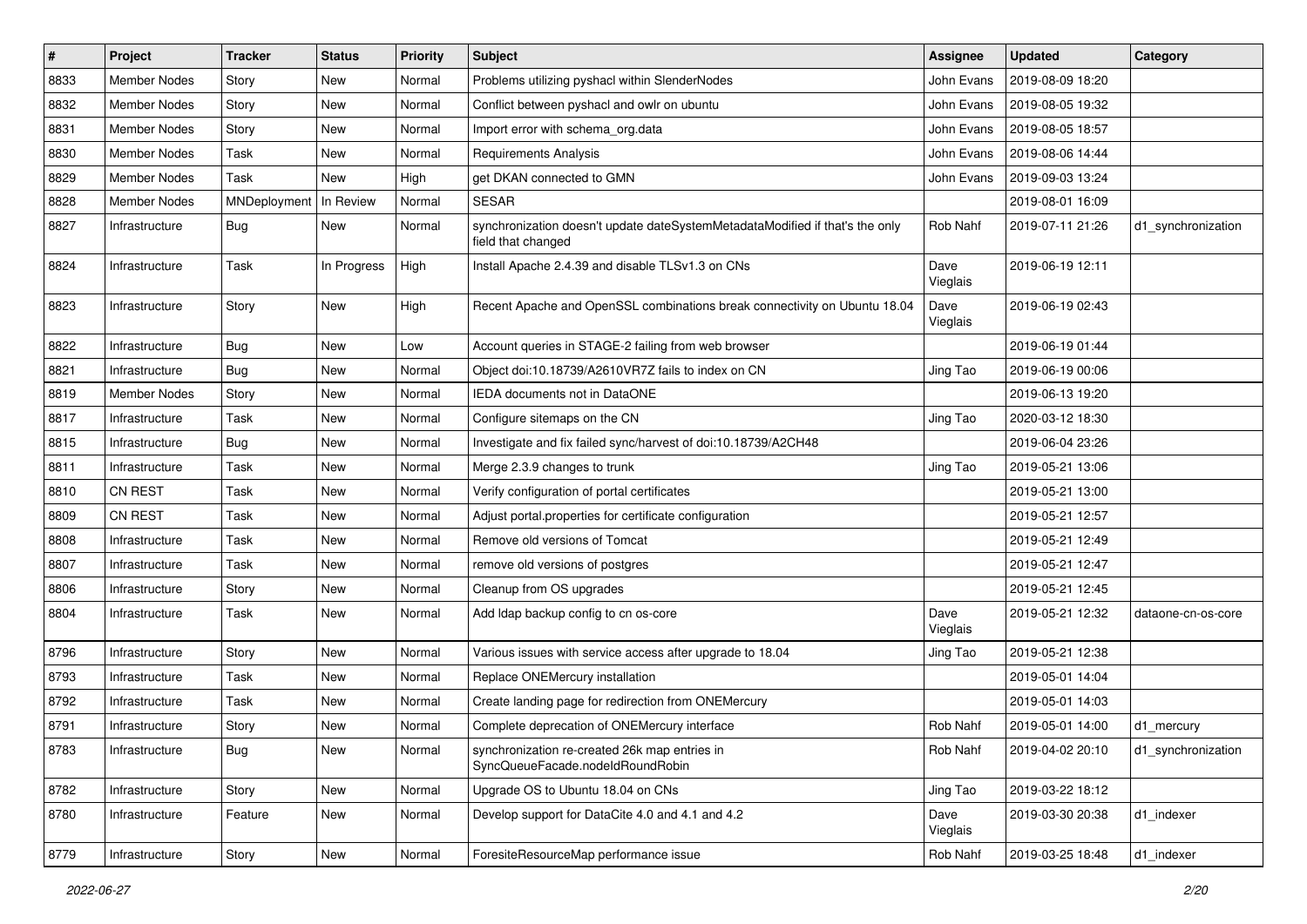| #    | Project             | <b>Tracker</b> | <b>Status</b> | <b>Priority</b> | Subject                                                                                                                    | <b>Assignee</b>       | <b>Updated</b>   | Category               |
|------|---------------------|----------------|---------------|-----------------|----------------------------------------------------------------------------------------------------------------------------|-----------------------|------------------|------------------------|
| 8778 | <b>CN REST</b>      | Task           | New           | Normal          | Ensure SystemMetadata replica auditing updates are saved and broadcast                                                     | Chris Jones           | 2019-03-12 16:54 | d1_replication_auditor |
| 8777 | CN REST             | Task           | <b>New</b>    | Normal          | Configure CN to audit objects greater than 1GB                                                                             | Chris Jones           | 2019-03-13 20:50 | d1_replication_auditor |
| 8776 | <b>CN REST</b>      | Task           | New           | Normal          | Set valid replica status to completed                                                                                      | Chris Jones           | 2019-03-12 15:57 | d1_replication_auditor |
| 8775 | Infrastructure      | Task           | In Progress   | Normal          | Make taxonomic rank fields in Solr index non-case-sensitive                                                                | <b>Bryce</b><br>Mecum | 2019-03-11 23:35 |                        |
| 8774 | Infrastructure      | Decision       | New           | Normal          | Add new CN format for MPEG-2 or update video/mpeg format to cover MPEG-2                                                   |                       | 2019-03-08 16:03 |                        |
| 8772 | <b>Member Nodes</b> | MNDeployment   | Operational   | Normal          | metaGRIL                                                                                                                   | Jing Tao              | 2019-10-08 17:16 |                        |
| 8771 | <b>CN REST</b>      | Story          | New           | Normal          | Issue with LDAP when updating `nodeReplicationPolicy`                                                                      | Dave<br>Vieglais      | 2019-03-05 19:43 | d1_cn_rest             |
| 8770 | CN REST             | Story          | <b>New</b>    | Normal          | Issue with CN handling of encoded identifiers in object/ meta/ node/, others?                                              | Jing Tao              | 2019-03-05 19:37 | d1 cn rest             |
| 8766 | Infrastructure      | Feature        | In Progress   | Normal          | support server-side link checking for the 303 redirect url in the resolve call                                             | Rob Nahf              | 2019-05-31 15:16 | d1 cn service          |
| 8762 | Infrastructure      | Story          | New           | Normal          | Add new formats to CN                                                                                                      |                       | 2019-02-07 20:03 |                        |
| 8758 | Infrastructure      | Story          | <b>New</b>    | Normal          | Index replicationStatus field                                                                                              | Jing Tao              | 2019-01-14 18:00 | d1_indexer             |
| 8757 | <b>CN REST</b>      | Story          | <b>New</b>    | Normal          | Fix getChecksum() in MNAuditTask to use dynamic checksum algorithms                                                        | Chris Jones           | 2019-01-14 19:48 | d1_replication_auditor |
| 8756 | CN REST             | Story          | New           | Normal          | Ensure replica auditor is effective                                                                                        | Chris Jones           | 2019-01-15 21:00 | d1_replication_auditor |
| 8755 | Infrastructure      | Task           | New           | Normal          | Expand EML indexing support for EML 2.2                                                                                    | <b>Bryce</b><br>Mecum | 2019-08-15 01:50 |                        |
| 8754 | Infrastructure      | Task           | New           | Normal          | Add EML 2.2 to CN formats list                                                                                             | <b>Bryce</b><br>Mecum | 2018-12-19 00:54 |                        |
| 8753 | Infrastructure      | Task           | New           | Normal          | Add support for EML 2.2 (indexing, view)                                                                                   | <b>Bryce</b><br>Mecum | 2018-12-19 00:54 |                        |
| 8750 | Member Nodes        | Task           | In Progress   | Normal          | reconnect eLTER MN to DataONE                                                                                              | Roger Dahl            | 2018-11-28 16:59 |                        |
| 8749 | CN REST             | Story          | New           | Normal          | Fix log aggregation events from the CN without associated CN IPs                                                           | Dave<br>Vieglais      | 2019-05-01 22:25 |                        |
| 8747 | Infrastructure      | Task           | New           | Normal          | Adjust package configuration to persist changes between updates                                                            | Dave<br>Vieglais      | 2018-11-16 17:32 |                        |
| 8746 | Infrastructure      | Task           | New           | Normal          | Require email address from user when logging in via ORCID                                                                  |                       | 2018-11-16 05:57 |                        |
| 8742 | Member Nodes        | Task           | New           | Normal          | GMN upgrade from 2.4.1 to 3.2.0                                                                                            | Roger Dahl            | 2018-11-13 19:14 |                        |
| 8740 | CN REST             | <b>Bug</b>     | <b>New</b>    | Normal          | CN resolve service returning 404 for some pids                                                                             |                       | 2019-01-22 18:41 | cn metacat             |
| 8739 | Infrastructure      | Task           | In Progress   | Normal          | Attempting to set ulimit results in error on UCSB systems                                                                  | Jing Tao              | 2018-11-08 15:10 | d1_process_daemon      |
| 8738 | Infrastructure      | Story          | In Progress   | Normal          | HZEventFilter performance decline with increased task queue                                                                | Rob Nahf              | 2018-10-30 04:10 | d1_indexer             |
| 8737 | Infrastructure      | Story          | New           | Normal          | Submitters and rights-holders with group permissions can't be granted<br>authorization when the sync process validates sid | Jing Tao              | 2018-11-28 17:12 | d1_synchronization     |
| 8736 | Infrastructure      | Story          | New           | Normal          | Decouple the index generator to the hazelcast system metadata map                                                          |                       | 2019-01-22 19:27 | d1_indexer             |
| 8735 | Infrastructure      | <b>Bug</b>     | In Progress   | Normal          | NPE in IndexTask causes indexing job to fail                                                                               | Rob Nahf              | 2018-10-18 18:33 | d1 indexer             |
| 8734 | Infrastructure      | Story          | New           | Normal          | Hazelcast shutdown tied to out of memory exception!                                                                        | Rob Nahf              | 2018-10-18 16:55 | Metacat                |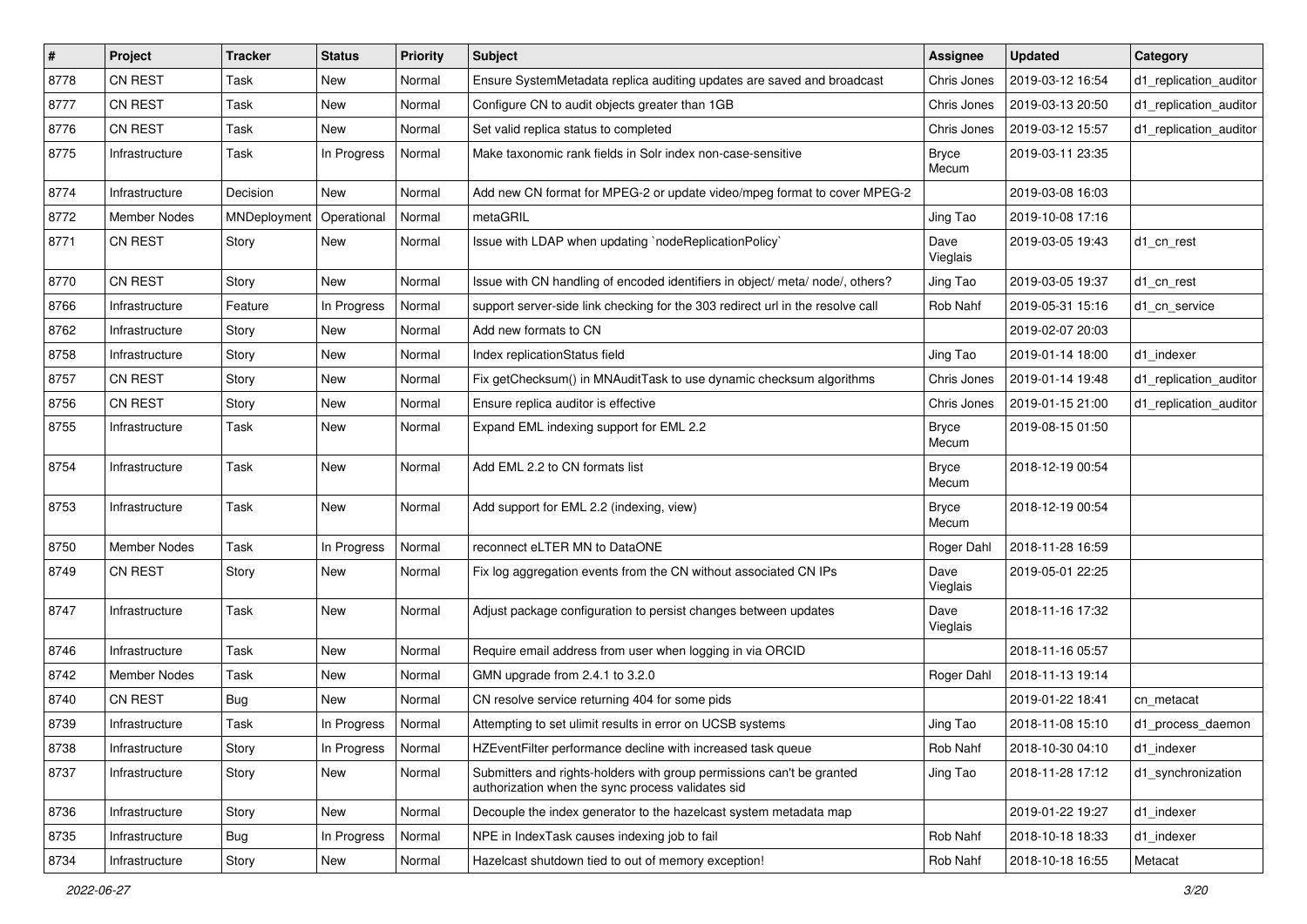| $\vert$ # | Project             | <b>Tracker</b> | <b>Status</b> | <b>Priority</b> | <b>Subject</b>                                                                                                 | <b>Assignee</b>  | <b>Updated</b>   | Category                  |
|-----------|---------------------|----------------|---------------|-----------------|----------------------------------------------------------------------------------------------------------------|------------------|------------------|---------------------------|
| 8733      | <b>CN REST</b>      | Bug            | New           | Normal          | Exception handling in ForesiteResourceMap needs improvement                                                    | Jing Tao         | 2018-10-12 20:09 | d1_cn_index_process<br>or |
| 8731      | Infrastructure      | <b>Bug</b>     | New           | Normal          | Indexing solr client method is building query with too many ORs, causing errors                                | Rob Nahf         | 2018-10-04 22:25 | d1 indexer                |
| 8730      | <b>Member Nodes</b> | Task           | New           | Normal          | Plan the Implementation (NCAR)                                                                                 |                  | 2018-10-11 17:21 |                           |
| 8729      | <b>Member Nodes</b> | Task           | New           | Normal          | <b>Requirements Analysis</b>                                                                                   |                  | 2018-10-11 17:24 |                           |
| 8728      | Member Nodes        | Task           | In Progress   | Normal          | Initial Communications (NCAR)                                                                                  | Amy<br>Forrester | 2018-10-04 17:24 |                           |
| 8727      | <b>Member Nodes</b> | Story          | In Progress   | Normal          | <b>NCAR Discovery &amp; Assessment</b>                                                                         |                  | 2019-01-22 18:34 |                           |
| 8725      | Member Nodes        | MNDeployment   | In Review     | Normal          | NCAR (National Center for Atmospheric Research)                                                                |                  | 2018-10-08 13:33 |                           |
| 8724      | Infrastructure      | <b>Bug</b>     | New           | Normal          | index out of bounds error in PortalCertificateManager                                                          | Rob Nahf         | 2018-10-02 19:11 | d1_portal                 |
| 8723      | Member Nodes        | Task           | New           | Low             | tDAR: Implemented IP Whitelisting on tDAR systems / Impacts to reporting                                       | Amy<br>Forrester | 2018-10-02 16:51 |                           |
| 8722      | Infrastructure      | Bug            | New           | High            | Object in search index but systemmetadata is not available.                                                    | Jing Tao         | 2018-10-03 17:48 |                           |
| 8721      | <b>Member Nodes</b> | MNDeployment   | Operational   | Normal          | IEDA_US Antarctic Program Data Center (Interdisciplinary Earth Data Alliance)                                  | Dave<br>Vieglais | 2019-05-14 13:46 |                           |
| 8704      | <b>Member Nodes</b> | MNDeployment   | Operational   | Normal          | IEDA_Marine-Geo Digital Library (Interdisciplinary Earth Data Alliance)                                        | Dave<br>Vieglais | 2019-05-14 13:47 |                           |
| 8703      | Infrastructure      | Task           | New           | Normal          | test the cleaned up indexer in DEV                                                                             | Rob Nahf         | 2018-09-24 18:05 | d1_indexer                |
| 8702      | Infrastructure      | Story          | New           | Normal          | <b>Indexing Refactor Strategy</b>                                                                              | Rob Nahf         | 2018-09-24 18:05 | d1 indexer                |
| 8698      | <b>CN REST</b>      | <b>Bug</b>     | New           | Normal          | CN Performance degradation                                                                                     |                  | 2018-09-13 21:05 | d1_cn_rest                |
| 8697      | <b>Member Nodes</b> | Task           | <b>New</b>    | Normal          | ESSDIVE: anonymous download issue                                                                              | Chris Jones      | 2018-09-13 19:40 |                           |
| 8696      | Infrastructure      | <b>Bug</b>     | New           | Urgent          | double indexing of a resource map and another not processed because of<br>resource contention (lock) on member | Rob Nahf         | 2018-09-12 00:22 | d1 indexer                |
| 8693      | Infrastructure      | Decision       | In Progress   | Low             | Support Google Dataset Search on search.dataone.org via partial server side<br>rendering                       |                  | 2019-06-06 23:53 |                           |
| 8686      | Infrastructure      | Bug            | <b>New</b>    | Normal          | d1-index-task-processor failed with NPE                                                                        | Rob Nahf         | 2018-08-24 01:35 | d1_indexer                |
| 8685      | <b>Member Nodes</b> | Task           | New           | Normal          | ONEShare - GMN upgrade 2.4.2 to 3.0.4                                                                          | Roger Dahl       | 2018-08-23 17:18 |                           |
| 8683      | <b>Member Nodes</b> | Story          | <b>New</b>    | Normal          | USGS SDC: redeploy as a v2 Slender Node with GMN                                                               | John Evans       | 2019-05-15 14:03 |                           |
| 8681      | <b>Member Nodes</b> | Task           | New           | Normal          | <b>NCEI - install new GMN</b>                                                                                  | Roger Dahl       | 2019-03-05 18:20 |                           |
| 8676      | Member Nodes        | Task           | New           | Normal          | NRDC - GMN upgrade 2.4.2 to 3.0.4                                                                              | Roger Dahl       | 2019-03-05 20:43 |                           |
| 8673      | Member Nodes        | Task           | New           | Normal          | Pangaea- GMN upgrade from 2.4.0 to 3.0.4                                                                       | Roger Dahl       | 2018-09-04 18:48 |                           |
| 8672      | Member Nodes        | Task           | New           | Normal          | CDL - upgrade GMN 2.4.0 to 3.0.4                                                                               | Roger Dahl       | 2018-08-23 17:13 |                           |
| 8670      | Member Nodes        | Task           | New           | Normal          | FEMC - upgrade GMN 2.3.7 to 3.0.4                                                                              | Roger Dahl       | 2019-08-02 18:22 |                           |
| 8668      | Member Nodes        | Task           | New           | Normal          | MPC- upgrade GMN version 1.2.10 to 3.0.4                                                                       | Roger Dahl       | 2019-03-05 20:35 |                           |
| 8657      | Log Reporting       | Bug            | New           | Normal          | Log aggregation service not recording logs for the MNs - urn:node:TDAR and<br>urn:node:OTS NDC                 |                  | 2018-07-16 21:36 | d1_log_aggregation        |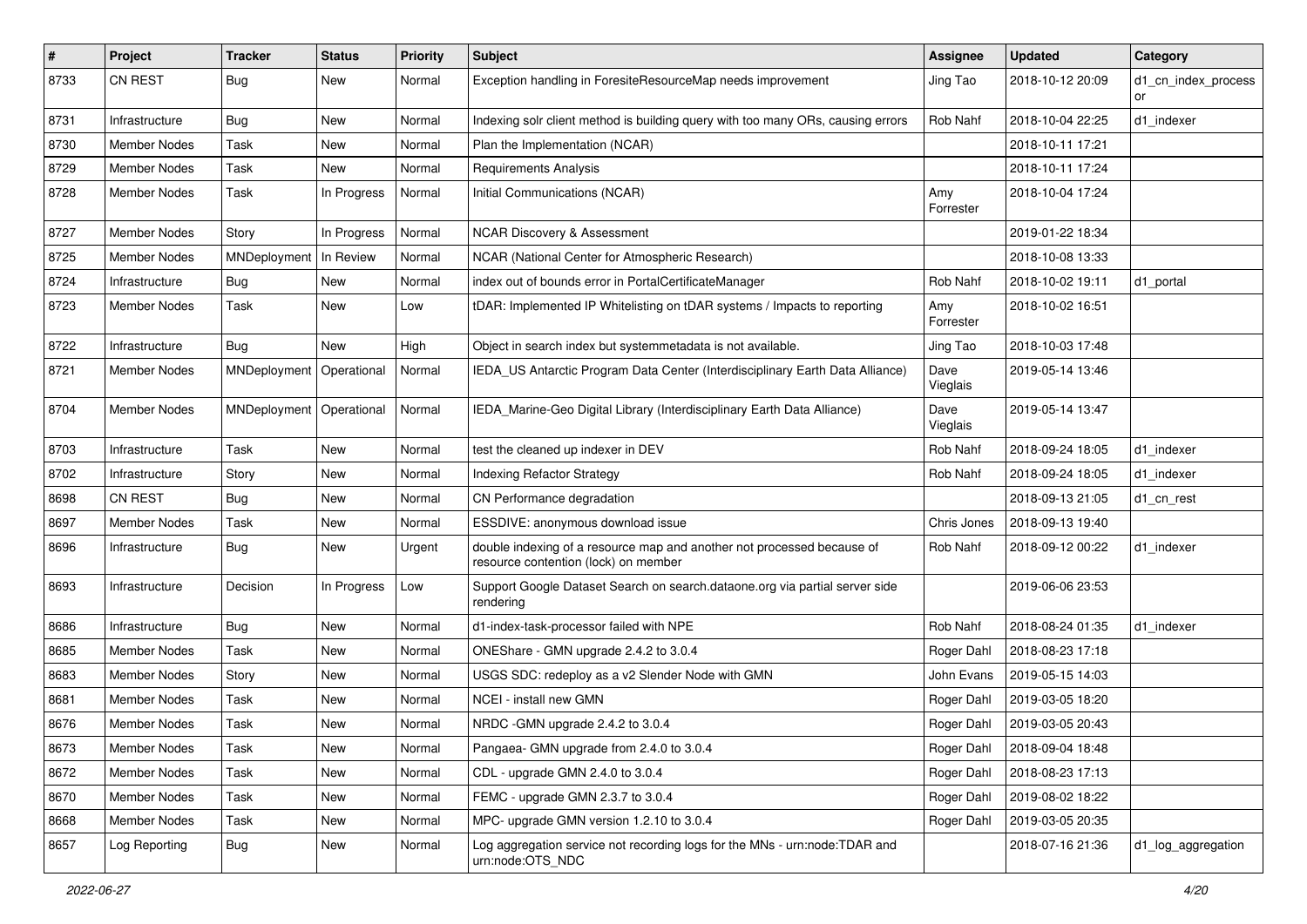| $\pmb{\#}$ | Project             | <b>Tracker</b> | <b>Status</b> | <b>Priority</b> | <b>Subject</b>                                                                                                                  | <b>Assignee</b>  | <b>Updated</b>   | Category            |
|------------|---------------------|----------------|---------------|-----------------|---------------------------------------------------------------------------------------------------------------------------------|------------------|------------------|---------------------|
| 8655       | Infrastructure      | <b>Bug</b>     | <b>New</b>    | High            | Synchronization died with OOM                                                                                                   |                  | 2018-07-13 11:24 |                     |
| 8646       | <b>Member Nodes</b> | Task           | <b>New</b>    | Normal          | (cyverse) Formal Announcement                                                                                                   |                  | 2018-07-19 18:31 |                     |
| 8645       | <b>Member Nodes</b> | Task           | <b>New</b>    | Normal          | (Cyverse) Mutual acceptance                                                                                                     | Amy<br>Forrester | 2018-07-05 14:26 |                     |
| 8644       | <b>Member Nodes</b> | Task           | <b>New</b>    | Normal          | (Cyverse) Register in Production                                                                                                |                  | 2018-07-05 14:25 |                     |
| 8643       | Member Nodes        | Task           | New           | Normal          | (Cyverse) Implement in Production Environment                                                                                   |                  | 2018-07-05 14:25 |                     |
| 8642       | Infrastructure      | Bug            | New           | Normal          | Replication tasks apparently not deleted from backing store in a timely fashion                                                 | Dave<br>Vieglais | 2018-07-05 12:11 | d1 replication      |
| 8641       | Infrastructure      | Bug            | <b>New</b>    | Normal          | Any change to SystemMetadata causes a new replication task to be generated<br>without consideration of the object replicability | Chris Jones      | 2018-07-04 12:28 | d1_replication      |
| 8640       | Infrastructure      | Bug            | New           | Normal          | Replication includes "down" nodes as replication targets                                                                        | Chris Jones      | 2018-07-04 11:29 | d1_replication      |
| 8639       | Infrastructure      | Story          | New           | Normal          | Replication performance is too slow to service demand                                                                           | Chris Jones      | 2018-07-04 11:18 | d1_replication      |
| 8636       | <b>Member Nodes</b> | Task           | <b>New</b>    | Normal          | <b>DAAC: Test Registration</b>                                                                                                  |                  | 2018-07-02 14:58 |                     |
| 8635       | <b>Member Nodes</b> | Task           | New           | Normal          | DAAC: Develop or Implement MN Software                                                                                          |                  | 2018-07-02 15:00 |                     |
| 8634       | Member Nodes        | Story          | <b>New</b>    | Normal          | DAAC: Testing & Development                                                                                                     | Dave<br>Vieglais | 2018-07-02 14:55 |                     |
| 8633       | <b>Member Nodes</b> | Task           | In Progress   | Normal          | DAAC: Re-Training & Re-Deployment Planning                                                                                      | Amy<br>Forrester | 2018-07-02 14:53 |                     |
| 8630       | <b>CN REST</b>      | Bug            | <b>New</b>    | Normal          | equivalentIdentity values use uppercase letters when the same person subject<br>values are lowercase                            |                  | 2018-06-26 14:15 | d1 identity manager |
| 8622       | Member Nodes        | Bug            | New           | High            | IOE repository is not responding                                                                                                | Amy<br>Forrester | 2019-03-05 20:54 |                     |
| 8616       | Infrastructure      | Decision       | New           | Normal          | Consider expanding isotc211's indexing component's keyword XPath to cover<br>topicCategories                                    |                  | 2018-06-15 00:13 |                     |
| 8614       | Member Nodes        | Task           | <b>New</b>    | Normal          | BCO-DMO: testing the member node                                                                                                | Matthew<br>Jones | 2018-06-13 15:48 |                     |
| 8604       | Infrastructure      | Task           | <b>New</b>    | Normal          | Update the static IP lists for robots etc                                                                                       | Dave<br>Vieglais | 2018-06-07 20:56 | d1_log_aggregation  |
| 8603       | Infrastructure      | Bug            | <b>New</b>    | Normal          | log aggregation incorrectly assigning location information                                                                      | Dave<br>Vieglais | 2018-06-07 20:52 | d1_log_aggregation  |
| 8602       | Infrastructure      | Story          | New           | Normal          | Log aggregation and augmentation process mid 2018 updates                                                                       | Dave<br>Vieglais | 2018-06-07 20:49 | d1_log_aggregation  |
| 8601       | Infrastructure      | Decision       | New           | Normal          | Decide on a URI space for DataONE resources                                                                                     |                  | 2018-07-18 21:42 |                     |
| 8594       | Member Nodes        | Task           | New           | Normal          | GOA: replicate to Research Workspace                                                                                            | Matthew<br>Jones | 2018-05-15 17:40 |                     |
| 8590       | Member Nodes        | Task           | New           | Normal          | <b>ARM: Requirements Analysis</b>                                                                                               |                  | 2018-05-10 20:50 |                     |
| 8589       | Member Nodes        | Story          | New           | Normal          | ARM: Re-Discovery & Planning                                                                                                    |                  | 2018-05-10 21:44 |                     |
| 8587       | Member Nodes        | Task           | New           | Normal          | Add DataONE Logo to SanParks website                                                                                            | Jing Tao         | 2018-05-09 21:19 |                     |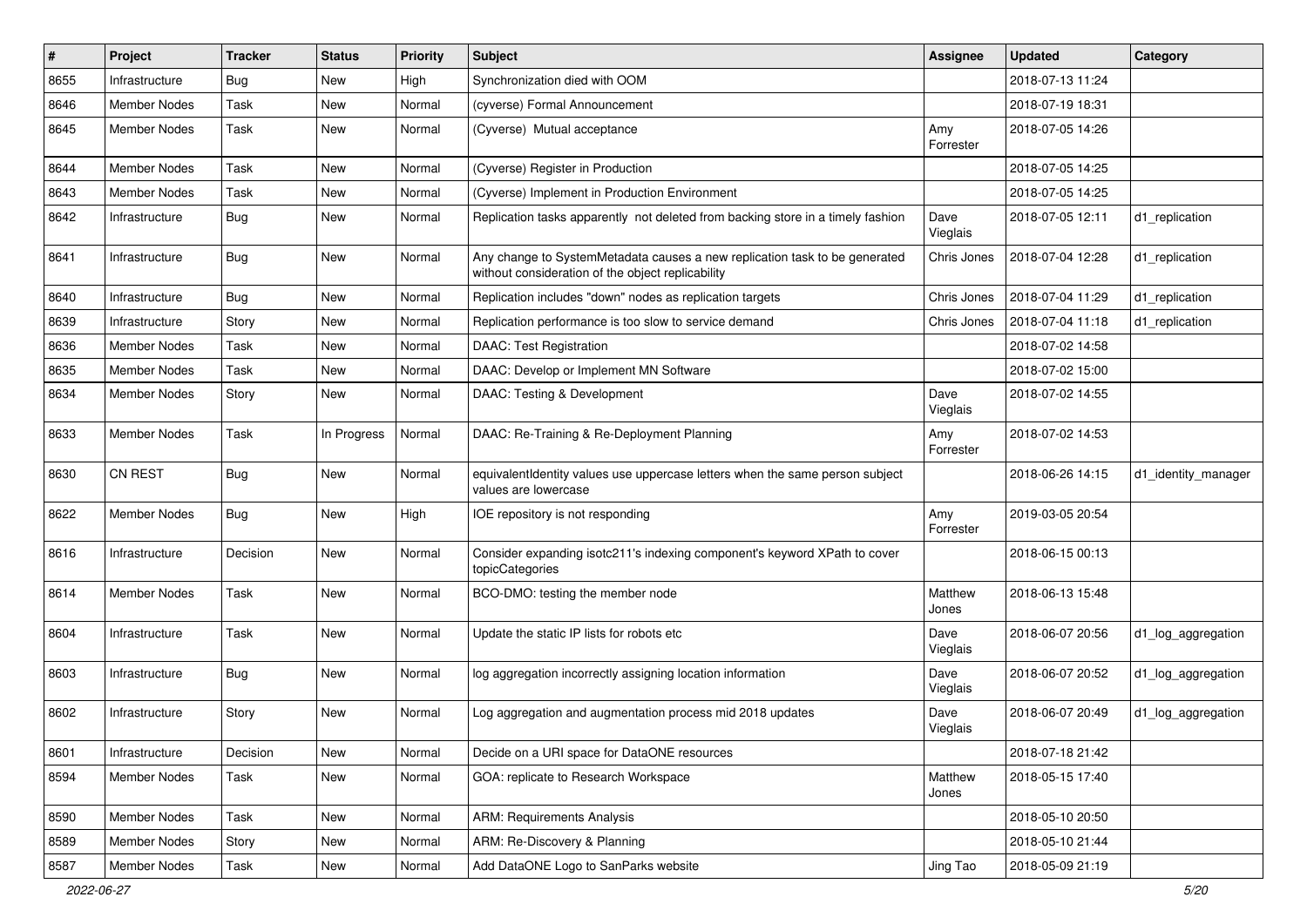| $\vert$ # | Project             | <b>Tracker</b> | <b>Status</b> | <b>Priority</b> | <b>Subject</b>                                                                                       | Assignee              | <b>Updated</b>   | Category               |
|-----------|---------------------|----------------|---------------|-----------------|------------------------------------------------------------------------------------------------------|-----------------------|------------------|------------------------|
| 8583      | DataONE API         | Feature        | <b>New</b>    | Normal          | Provide some mechanism for diagnosing correctness of MN certificates                                 | Dave<br>Vieglais      | 2018-05-02 03:18 |                        |
| 8582      | <b>CN REST</b>      | Story          | New           | Normal          | Replica Auditing service is throwing errors                                                          | Jing Tao              | 2019-01-14 16:40 | d1_replication_auditor |
| 8576      | Search UI           | Task           | <b>New</b>    | Normal          | Remove Code Changes Specific to Appearance of Data Citation for PANGAEA<br>formatID                  | Monica Ihli           | 2018-04-30 13:29 |                        |
| 8574      | Search UI           | Story          | New           | Normal          | PANGAEA Temporary Fix: SID only in Data Citation                                                     | <b>Bryce</b><br>Mecum | 2018-05-01 01:45 |                        |
| 8573      | Infrastructure      | <b>Bug</b>     | In Progress   | Normal          | changing accessPolicies and rightHolders down the line of series can cause<br>improper sync failures | Rob Nahf              | 2018-05-03 21:52 | d1_synchronization     |
| 8571      | Infrastructure      | Bug            | In Progress   | Normal          | IndexTool can't index a data object                                                                  | Jing Tao              | 2018-04-23 20:13 | d1 indexer             |
| 8570      | Infrastructure      | Bug            | <b>New</b>    | Normal          | index task not generated for a newly synchronized object                                             | Jing Tao              | 2018-04-20 20:51 | d1 indexer             |
| 8568      | <b>Member Nodes</b> | Story          | <b>New</b>    | Normal          | (CyVerse) Move to production                                                                         |                       | 2018-04-23 21:18 |                        |
| 8566      | <b>Member Nodes</b> | Task           | In Progress   | Normal          | <b>Test Registration</b>                                                                             | Rob Nahf              | 2019-04-16 17:17 |                        |
| 8564      | <b>Member Nodes</b> | Story          | <b>New</b>    | Normal          | (CyVerse) Testing & Development                                                                      | Rob Nahf              | 2018-07-02 19:56 |                        |
| 8563      | <b>Member Nodes</b> | MNDeployment   | New           | Normal          | Scripps Institute of Oceanography Explorer                                                           |                       | 2018-04-18 16:40 |                        |
| 8562      | Member Nodes        | MNDeployment   | New           | Normal          | PSD Climate and Weather Data                                                                         |                       | 2018-04-18 16:39 |                        |
| 8561      | <b>Member Nodes</b> | MNDeployment   | New           | Normal          | <b>PRISM Climate Data</b>                                                                            |                       | 2018-04-18 16:37 |                        |
| 8560      | <b>Member Nodes</b> | MNDeployment   | New           | Normal          | PPS - Precipitation Processing System                                                                |                       | 2018-04-18 16:36 |                        |
| 8559      | <b>Member Nodes</b> | MNDeployment   | New           | Normal          | PMM - Precipitation Measurement Missions                                                             |                       | 2018-04-18 16:35 |                        |
| 8558      | Member Nodes        | MNDeployment   | New           | Normal          | PDC - Polar Data Catalogue                                                                           |                       | 2018-04-18 16:33 |                        |
| 8557      | <b>Member Nodes</b> | MNDeployment   | New           | Normal          | Physical Oceanography Distributed Active Archive Center                                              |                       | 2018-04-18 16:32 |                        |
| 8556      | <b>Member Nodes</b> | MNDeployment   | New           | Normal          | OAFlux (WHOI)                                                                                        |                       | 2018-04-18 16:30 |                        |
| 8555      | <b>Member Nodes</b> | MNDeployment   | New           | Normal          | <b>NGEE Arctic</b>                                                                                   |                       | 2018-04-18 16:27 |                        |
| 8554      | Member Nodes        | MNDeployment   | New           | Normal          | SEDAC - NASA Socioeconomic Data and Applications Center                                              |                       | 2018-04-17 20:05 |                        |
| 8553      | Member Nodes        | MNDeployment   | New           | Normal          | MVCO - Martha's Vineyard Coastal Observatory                                                         |                       | 2018-04-17 20:03 |                        |
| 8552      | <b>Member Nodes</b> | MNDeployment   | New           | Normal          | <b>GLCF - Global Land Cover Facility</b>                                                             |                       | 2018-04-17 20:01 |                        |
| 8551      | <b>Member Nodes</b> | MNDeployment   | New           | Normal          | Forest Service Research Data Archive                                                                 |                       | 2018-04-17 20:00 |                        |
| 8550      | Member Nodes        | MNDeployment   | New           | Normal          | ESGF - Earth System Grid Federation                                                                  |                       | 2018-04-17 19:58 |                        |
| 8549      | <b>Member Nodes</b> | MNDeployment   | New           | Normal          | Earth Resources Observation and Science Center                                                       |                       | 2018-04-17 19:55 |                        |
| 8548      | <b>Member Nodes</b> | MNDeployment   | New           | Normal          | Earthdata powered by EOSDIS                                                                          |                       | 2018-04-17 19:51 |                        |
| 8544      | <b>Member Nodes</b> | MNDeployment   | Operational   | Normal          | Chinese Ecosystem Research Network                                                                   | Amy<br>Forrester      | 2018-12-04 14:56 |                        |
| 8541      | Infrastructure      | Bug            | New           | Normal          | index shutdown threw exception                                                                       | Rob Nahf              | 2018-04-12 16:44 | d1 indexer             |
| 8540      | Infrastructure      | Story          | New           | Normal          | interesting 15 minute Hazelcast timeout in IndexProcessor                                            | Rob Nahf              | 2018-04-12 04:32 | d1 indexer             |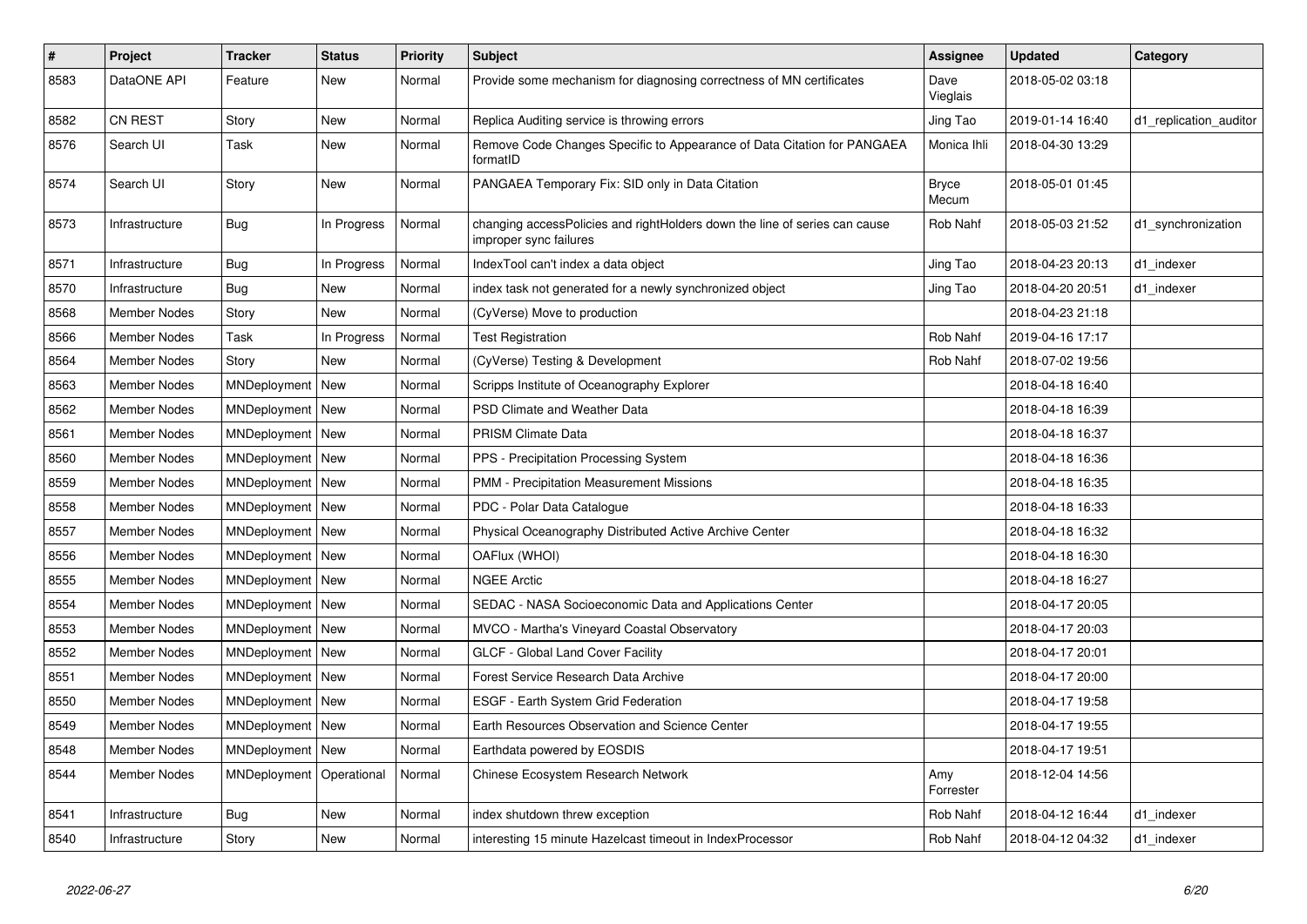| $\pmb{\#}$ | Project                         | <b>Tracker</b>     | <b>Status</b> | <b>Priority</b> | <b>Subject</b>                                                                                               | <b>Assignee</b>  | <b>Updated</b>   | Category           |
|------------|---------------------------------|--------------------|---------------|-----------------|--------------------------------------------------------------------------------------------------------------|------------------|------------------|--------------------|
| 8539       | <b>Member Nodes</b>             | MNDeployment   New |               | Normal          | NASA Distributed Active Archive Center at National Snow & Ice Data Center<br>(NASA DAAC)                     |                  | 2018-04-10 19:19 |                    |
| 8537       | Infrastructure                  | Story              | New           | Normal          | indexer doesn't populate SID-defined relationships unless new resourceMap is<br>submitted                    | Rob Nahf         | 2018-04-09 22:51 | d1 indexer         |
| 8536       | Infrastructure                  | Bug                | In Progress   | Normal          | resource Map update when metadata SID is used is not indexed                                                 | Rob Nahf         | 2018-04-12 20:55 | d1_indexer         |
| 8535       | Member Nodes                    | Story              | In Progress   | Normal          | Neotoma: Story: Discovery & Planning                                                                         | Amy<br>Forrester | 2018-04-09 21:14 |                    |
| 8534       | <b>Member Nodes</b>             | Task               | <b>New</b>    | Normal          | GCOOS: Technical Requirements & Design Planning                                                              |                  | 2018-04-09 20:18 |                    |
| 8531       | <b>Member Nodes</b>             | Task               | <b>New</b>    | Normal          | Training & education                                                                                         |                  | 2018-04-06 15:11 |                    |
| 8529       | DataONE API                     | Task               | <b>New</b>    | Normal          | Add field to Solr index that includes the obsolescence chain                                                 |                  | 2018-04-10 05:21 |                    |
| 8528       | DataONE API                     | Task               | New           | Normal          | Add MNRead.getVersions, CNRead.getVersions                                                                   |                  | 2018-04-03 19:26 |                    |
| 8525       | Infrastructure                  | Story              | In Progress   | High            | timeout exceptions thrown from Hazelcast disable synchronization                                             | Rob Nahf         | 2018-11-16 17:32 | d1_synchronization |
| 8523       | Member Nodes                    | Task               | In Progress   | Normal          | CAFF: Technical Requirements & Design Planning                                                               | Amy<br>Forrester | 2018-06-14 14:21 |                    |
| 8522       | <b>Member Nodes</b>             | Task               | In Progress   | Normal          | <b>CAFF: MN Communications</b>                                                                               | Amy<br>Forrester | 2018-04-11 14:48 |                    |
| 8521       | Member Nodes                    | Story              | <b>New</b>    | Normal          | <b>CAFF: Testing &amp; Development</b>                                                                       |                  | 2018-04-06 15:17 |                    |
| 8519       | <b>Testing MN</b><br>Management | Task               | <b>New</b>    | Normal          | meow: Formal Announcement                                                                                    |                  | 2018-03-22 20:45 |                    |
| 8518       | <b>Testing MN</b><br>Management | Task               | <b>New</b>    | Normal          | meow: Mutual Acceptance                                                                                      |                  | 2018-03-22 20:45 |                    |
| 8517       | <b>Testing MN</b><br>Management | Task               | New           | Normal          | meow: Register in Production                                                                                 |                  | 2018-03-22 20:45 |                    |
| 8516       | <b>Testing MN</b><br>Management | Task               | New           | Normal          | meow: Implement in Production                                                                                |                  | 2018-03-22 20:45 |                    |
| 8515       | <b>Testing MN</b><br>Management | Story              | <b>New</b>    | Normal          | meow: Move to Production                                                                                     |                  | 2018-03-22 20:45 |                    |
| 8514       | Infrastructure                  | Task               | <b>New</b>    | Normal          | deploy new Metacat / synchronization slows down because of increased<br>cn.create times                      | Rob Nahf         | 2018-03-22 17:07 | d1_synchronization |
| 8507       | Infrastructure                  | Task               | <b>New</b>    | Normal          | Support generation of citation metadata records from dublin core                                             |                  | 2018-03-19 22:37 |                    |
| 8506       | Infrastructure                  | Task               | New           | Normal          | Identify ISO metadata terms appropriate for population of data citation elements<br>of the solr search index |                  | 2018-10-04 18:17 |                    |
| 8505       | Infrastructure                  | Task               | New           | Normal          | Review solr terms for coverage of data citation elements                                                     | Monica Ihli      | 2018-03-19 21:57 |                    |
| 8504       | Infrastructure                  | Story              | New           | Normal          | Support creation of data citation record from solr record                                                    | Monica Ihli      | 2018-07-17 23:06 | d1_indexer         |
| 8500       | Infrastructure                  | <b>Bug</b>         | New           | High            | Geohash not calculated properly                                                                              | Jing Tao         | 2018-03-14 17:06 | d1 indexer         |
| 8499       | Infrastructure                  | Task               | New           | Normal          | Improve rendering of http://www.isotc211.org/2005/gmd-pangaea in search UI                                   |                  | 2018-05-01 01:07 |                    |
| 8498       | Member Nodes                    | Task               | In Progress   | Normal          | SANParks metacat not responding to harvest requests                                                          | Matthew<br>Jones | 2019-04-15 18:09 |                    |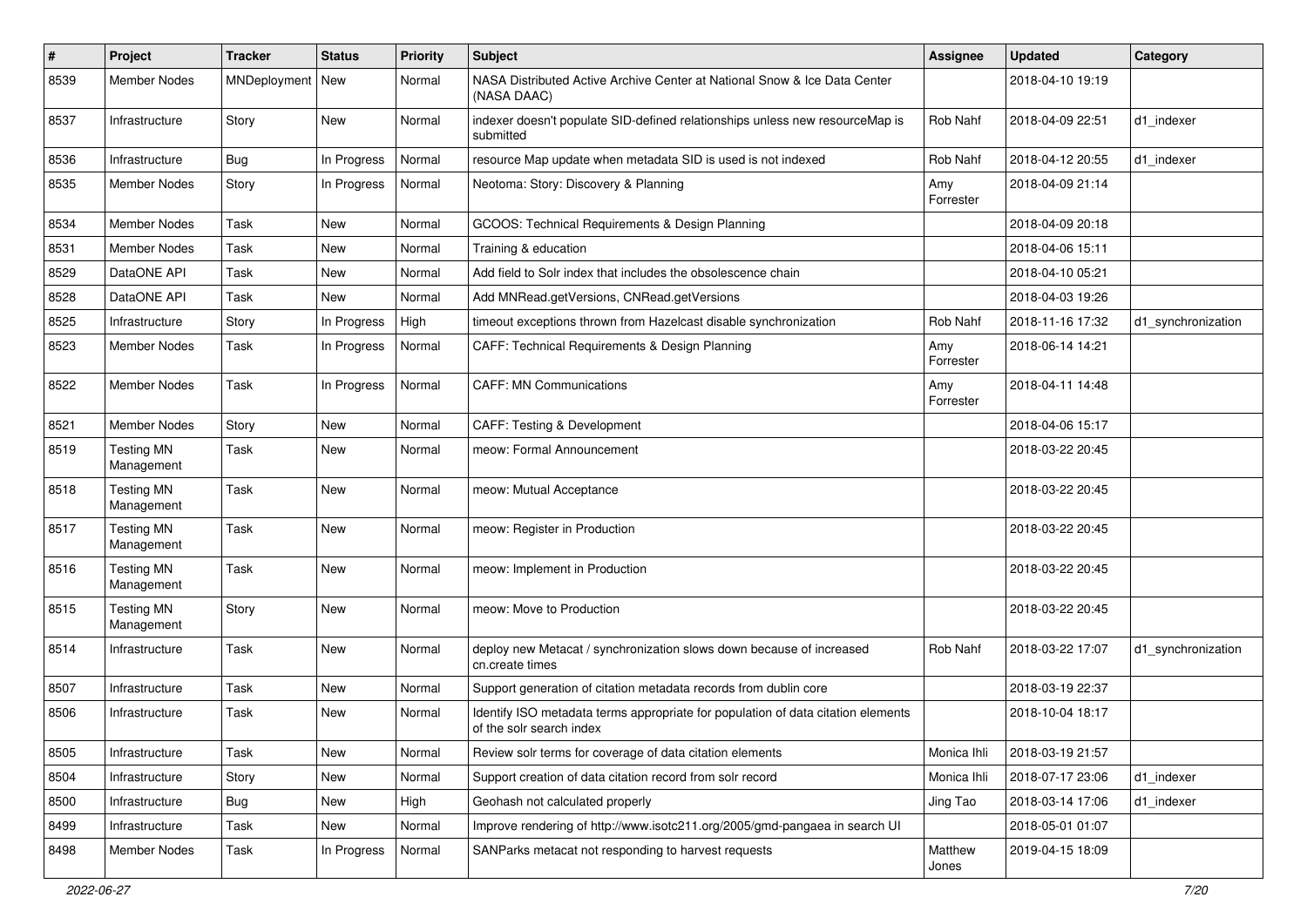| $\sharp$ | Project                         | <b>Tracker</b>     | <b>Status</b> | <b>Priority</b> | Subject                                                                                                                 | <b>Assignee</b>  | <b>Updated</b>   | Category                  |
|----------|---------------------------------|--------------------|---------------|-----------------|-------------------------------------------------------------------------------------------------------------------------|------------------|------------------|---------------------------|
| 8470     | Infrastructure                  | Story              | New           | Normal          | Make the spring context of the d1_index_processor daemon more configurable                                              | Jing Tao         | 2018-03-22 16:53 | d1_indexer                |
| 8469     | CN REST                         | Task               | In Progress   | Normal          | evaluate if ORCID API will continue to work after 1.2 is deprecated                                                     | Jing Tao         | 2018-03-22 16:54 | d1 portal servlet         |
| 8467     | <b>Testing MN</b><br>Management | Task               | New           | Normal          | test: Display as Upcoming                                                                                               |                  | 2018-03-01 21:04 |                           |
| 8466     | <b>Testing MN</b><br>Management | Task               | New           | Normal          | test: Test Registration                                                                                                 |                  | 2018-03-01 21:04 |                           |
| 8465     | <b>Testing MN</b><br>Management | Task               | <b>New</b>    | Normal          | test: Develop or Implement MN Software                                                                                  |                  | 2018-03-01 21:04 |                           |
| 8464     | <b>Testing MN</b><br>Management | Task               | New           | Normal          | test: Metadata Validation                                                                                               |                  | 2018-03-01 21:04 |                           |
| 8463     | <b>Testing MN</b><br>Management | Story              | New           | Normal          | test: Testing & Development                                                                                             |                  | 2018-03-01 21:04 |                           |
| 8462     | <b>Testing MN</b><br>Management | MNDeployment   New |               | Normal          | <b>Test MN ticket</b>                                                                                                   |                  | 2018-03-01 20:57 |                           |
| 8461     | <b>Testing MN</b><br>Management | MNDeployment   New |               | Normal          | MEOW - Monitoring Ecosystems & Oceans in Wales                                                                          |                  | 2018-03-22 20:45 |                           |
| 8448     | Infrastructure                  | <b>Bug</b>         | <b>New</b>    | Normal          | d1_cn_index_tool doesn't reindex an pid from a given file                                                               | Jing Tao         | 2018-03-02 22:06 | d1_indexer                |
| 8383     | <b>Testing MN</b><br>Management | Task               | New           | Normal          | <b>Feasibility Assessment</b>                                                                                           |                  | 2018-02-27 17:32 |                           |
| 8382     | <b>Testing MN</b><br>Management | Task               | New           | Normal          | <b>Initial Communications</b>                                                                                           |                  | 2018-02-27 17:32 |                           |
| 8381     | <b>Testing MN</b><br>Management | Story              | New           | Normal          | Discovery                                                                                                               |                  | 2018-02-27 17:32 |                           |
| 8380     | Infrastructure                  | <b>Bug</b>         | <b>New</b>    | Normal          | MN.update method doesn't check if the authoritativeMN is null on the system<br>metadata of the new object               | Jing Tao         | 2018-03-02 21:53 | Metacat                   |
| 8379     | Infrastructure                  | <b>Bug</b>         | New           | Normal          | remove or improve AuthLdap.getGroups logging statement                                                                  | Jing Tao         | 2018-02-27 16:51 | Metacat                   |
| 8378     | Member Nodes                    | Task               | In Progress   | Normal          | (OTS) replicate data                                                                                                    | Amy<br>Forrester | 2018-07-31 18:49 |                           |
| 8376     | Infrastructure                  | Feature            | New           | Normal          | Make the script file - insertOrUpdateObjectFormatList.sh (in metacat cn buildout)<br>change the user name automatically | Jing Tao         | 2018-02-21 22:48 | d1 cn buildout            |
| 8369     | Infrastructure                  | Task               | New           | Normal          | Verify operation and transfer DNS                                                                                       | Dave<br>Vieglais | 2018-02-15 17:40 |                           |
| 8368     | Infrastructure                  | Story              | New           | Normal          | Update backup strategy for jenkins job configurations to subversion                                                     | Dave<br>Vieglais | 2019-01-22 19:25 | <b>Support Operations</b> |
| 8367     | Infrastructure                  | Story              | New           | Normal          | Duplicate jenkins jobs from UNM to UCSB                                                                                 | Dave<br>Vieglais | 2019-01-22 19:25 | <b>Support Operations</b> |
| 8366     | Infrastructure                  | Story              | New           | Normal          | Migrate jenkins continuous integration from UNM to UCSB                                                                 | Dave<br>Vieglais | 2019-01-22 19:26 | <b>Support Operations</b> |
| 8364     | CN REST                         | Story              | In Progress   | Normal          | Ensure portal uses correct X509 certificates                                                                            |                  | 2019-05-21 12:57 | d1_portal_servlet         |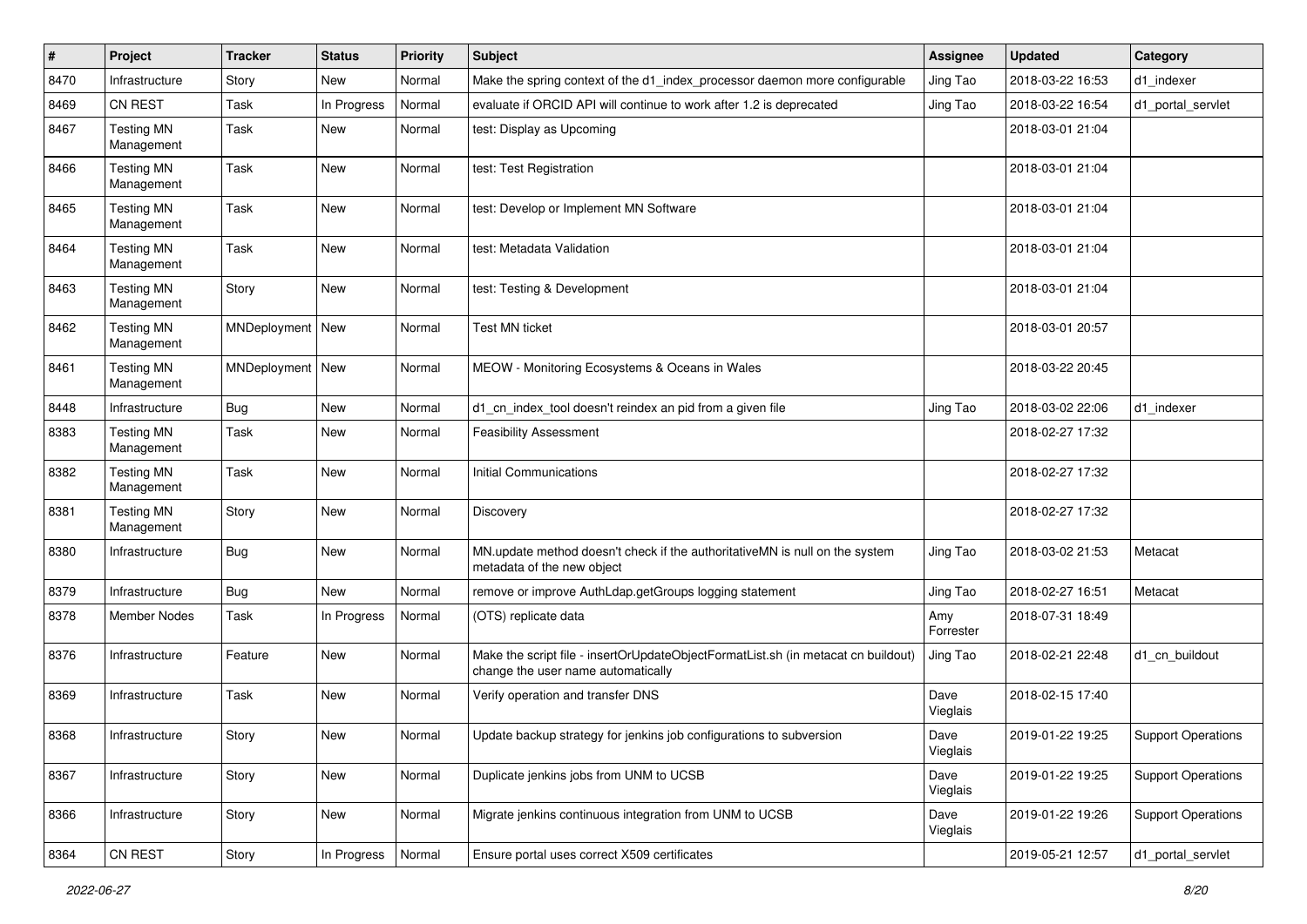| $\vert$ # | Project                         | <b>Tracker</b> | <b>Status</b> | <b>Priority</b> | <b>Subject</b>                                                      | <b>Assignee</b>  | <b>Updated</b>   | Category   |
|-----------|---------------------------------|----------------|---------------|-----------------|---------------------------------------------------------------------|------------------|------------------|------------|
| 8363      | Infrastructure                  | Story          | <b>New</b>    | Normal          | indexer shutdown generates index tasks                              | Rob Nahf         | 2018-09-24 15:25 | d1 indexer |
| 8362      | Infrastructure                  | Task           | <b>New</b>    | Normal          | Add the indication that the cn account list is sliced               |                  | 2018-02-12 17:48 |            |
| 8361      | Infrastructure                  | <b>Bug</b>     | <b>New</b>    | Normal          | index processor throws unhandled NPE if task systemMetadata is null | Rob Nahf         | 2018-03-22 16:54 | d1 indexer |
| 8358      | <b>Member Nodes</b>             | Story          | In Progress   | Normal          | Discovery & Planning (CAFF)                                         | Amy<br>Forrester | 2018-04-06 14:56 |            |
| 8356      | <b>Testing MN</b><br>Management | Task           | New           | Normal          | Formal Announcement                                                 |                  | 2018-02-23 19:06 |            |
| 8355      | <b>Testing MN</b><br>Management | Task           | New           | Normal          | Mutual Acceptance                                                   |                  | 2018-02-08 15:28 |            |
| 8354      | <b>Testing MN</b><br>Management | Task           | New           | Normal          | Register in Production                                              |                  | 2018-02-08 15:28 |            |
| 8353      | <b>Testing MN</b><br>Management | Task           | <b>New</b>    | Normal          | Implement in Production                                             |                  | 2018-02-08 15:29 |            |
| 8352      | <b>Testing MN</b><br>Management | Story          | New           | Normal          | Move to Production                                                  |                  | 2018-02-08 15:28 |            |
| 8351      | <b>Testing MN</b><br>Management | Task           | New           | Normal          | Display as Upcoming                                                 |                  | 2018-02-08 15:28 |            |
| 8350      | <b>Testing MN</b><br>Management | Task           | New           | Normal          | <b>Test Registration</b>                                            |                  | 2018-02-08 15:28 |            |
| 8349      | <b>Testing MN</b><br>Management | Task           | <b>New</b>    | Normal          | Develop or Implement MN Software                                    |                  | 2018-02-08 15:28 |            |
| 8348      | <b>Testing MN</b><br>Management | Task           | <b>New</b>    | Normal          | Metadata Validation                                                 |                  | 2018-02-08 15:28 |            |
| 8347      | <b>Testing MN</b><br>Management | Story          | New           | Normal          | <b>Testing &amp; Development</b>                                    |                  | 2018-02-08 15:28 |            |
| 8346      | <b>Testing MN</b><br>Management | Task           | New           | Normal          | Training & Education                                                |                  | 2018-02-08 15:28 |            |
| 8345      | <b>Testing MN</b><br>Management | Task           | <b>New</b>    | Normal          | <b>Technical Requirements</b>                                       |                  | 2018-02-08 15:28 |            |
| 8344      | <b>Testing MN</b><br>Management | Task           | New           | Normal          | <b>MN Communications</b>                                            |                  | 2018-02-22 19:47 |            |
| 8343      | <b>Testing MN</b><br>Management | Story          | New           | Normal          | Planning                                                            |                  | 2018-02-08 15:28 |            |
| 8342      | <b>Testing MN</b><br>Management | Task           | New           | Normal          | <b>Feasibility Assessment</b>                                       |                  | 2018-02-22 19:19 |            |
| 8341      | <b>Testing MN</b><br>Management | Task           | New           | Normal          | <b>Initial Communications</b>                                       |                  | 2018-02-22 19:14 |            |
| 8340      | <b>Testing MN</b><br>Management | Story          | New           | Normal          | Discovery                                                           |                  | 2018-02-08 15:28 |            |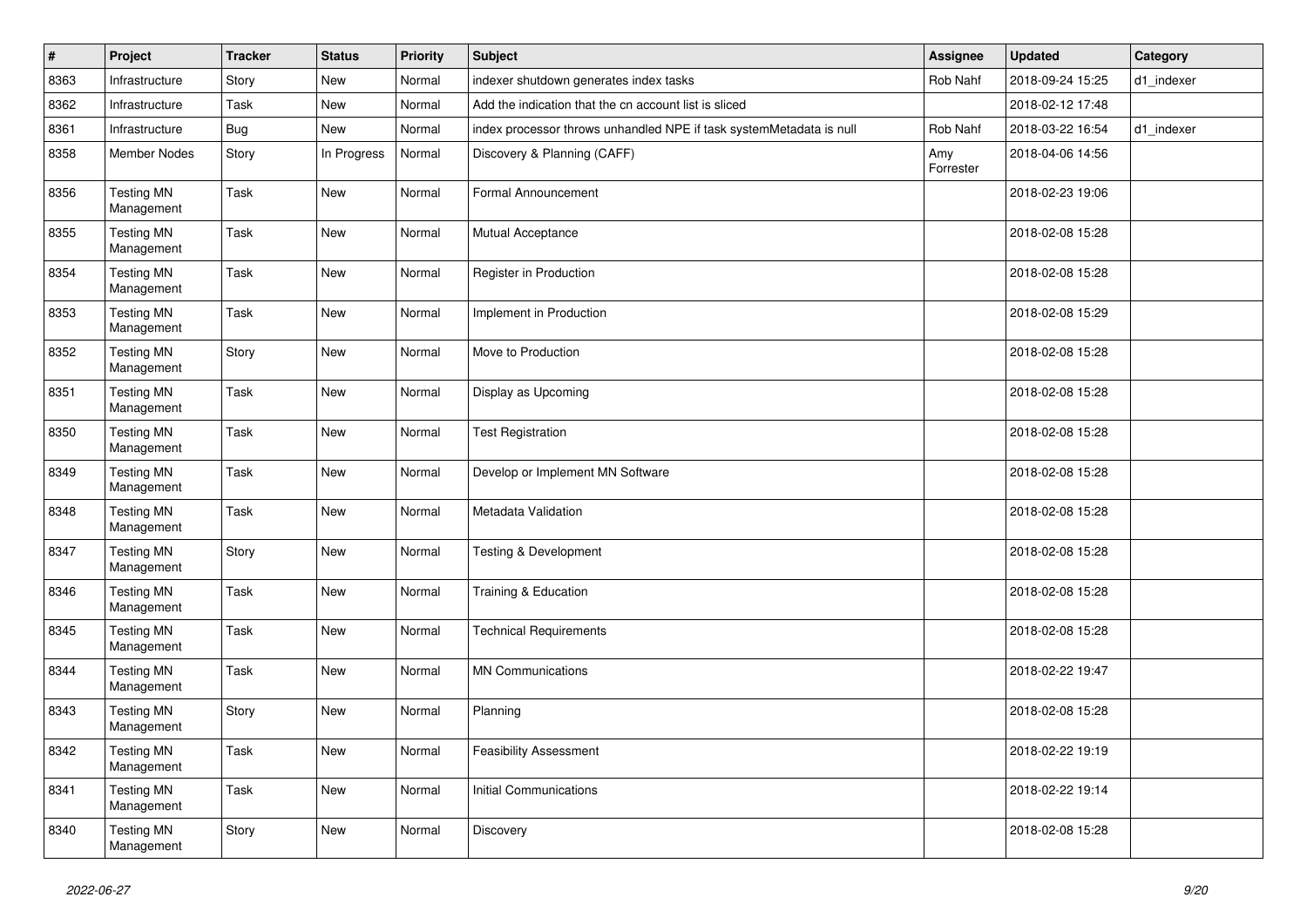| #    | Project                         | <b>Tracker</b>     | <b>Status</b> | <b>Priority</b> | <b>Subject</b>                                                                                                           | <b>Assignee</b>  | <b>Updated</b>   | Category                         |
|------|---------------------------------|--------------------|---------------|-----------------|--------------------------------------------------------------------------------------------------------------------------|------------------|------------------|----------------------------------|
| 8308 | Infrastructure                  | Task               | New           | Normal          | Review use of /node/subject in the node documents                                                                        |                  | 2018-02-06 20:05 |                                  |
| 8307 | Infrastructure                  | Story              | <b>New</b>    | Normal          | Check node subject on node registration and subsequent calls                                                             | Jing Tao         | 2018-02-06 20:06 | d1_cn_node_registry              |
| 8294 | <b>Testing MN</b><br>Management | MNDeployment       | New           | Normal          | Test Node 2                                                                                                              |                  | 2018-02-08 15:28 |                                  |
| 8259 | Member Nodes                    | MNDeployment   New |               | Normal          | Neotoma Paleoecology Database                                                                                            | Amy<br>Forrester | 2018-04-09 21:14 |                                  |
| 8254 | Member Nodes                    | MNDeployment       | Planning      | Normal          | ABDS - Arctic Biodiversity Data Service (CAFF)                                                                           | Amy<br>Forrester | 2019-09-17 14:31 |                                  |
| 8247 | <b>Member Nodes</b>             | Task               | <b>New</b>    | Normal          | Verify upgraded metacat is operating correctly as a production member node.                                              | Jing Tao         | 2018-02-02 15:49 |                                  |
| 8246 | <b>Member Nodes</b>             | Task               | <b>New</b>    | Normal          | Upgrade metacat to the latest version                                                                                    | Jing Tao         | 2018-04-23 16:09 |                                  |
| 8244 | Member Nodes                    | Story              | New           | Normal          | Upgrade Member Node to current version of Metacat (IOE)                                                                  | Amy<br>Forrester | 2018-01-25 15:36 |                                  |
| 8238 | Infrastructure                  | Task               | <b>New</b>    | Normal          | Document contacts and procedure for using KU ORCID membership API key                                                    | Dave<br>Vieglais | 2018-01-09 02:22 | Authentication,<br>Authorization |
| 8237 | Infrastructure                  | Task               | New           | Normal          | Configure production environment to use new API key under KU ORCID<br>membership                                         | Dave<br>Vieglais | 2018-01-09 02:21 | Authentication,<br>Authorization |
| 8236 | Infrastructure                  | Task               | <b>New</b>    | Normal          | Acquire ORCID API key under KU membership                                                                                | Dave<br>Vieglais | 2018-01-09 02:21 |                                  |
| 8235 | Infrastructure                  | Task               | <b>New</b>    | Normal          | Arrange with KU library to make use of ORCID membership to support DataONE<br>authentication                             | Dave<br>Vieglais | 2018-01-09 02:01 |                                  |
| 8234 | Infrastructure                  | Story              | <b>New</b>    | Normal          | Use University of Kansas ORCID membership to support authentication in<br>production environment                         | Dave<br>Vieglais | 2018-01-09 19:10 | Authentication,<br>Authorization |
| 8232 | Member Nodes                    | Task               | <b>New</b>    | Normal          | MN Dashboard/Website Deployment Workflow Documentation                                                                   | Dustin Allen     | 2018-01-08 23:30 |                                  |
| 8230 | Infrastructure                  | Task               | <b>New</b>    | Normal          | review bouncy castle version                                                                                             | Rob Nahf         | 2018-03-02 21:48 | d1_libclient_java                |
| 8228 | Infrastructure                  | <b>Bug</b>         | New           | Normal          | Excessive replicas requested by integration test                                                                         | Rob Nahf         | 2018-03-02 21:52 | d1_integration                   |
| 8227 | Infrastructure                  | Story              | In Progress   | Normal          | ExceptionHandler regurgitates long html pages into the wrapping ServiceFailure<br>message, which goes into CN log files. | Rob Nahf         | 2018-01-09 19:10 | d1_common_java                   |
| 8225 | <b>Member Nodes</b>             | Story              | In Progress   | Normal          | Customize Indexing & View for gmd-pangaea                                                                                | Rob Nahf         | 2018-05-17 14:30 |                                  |
| 8224 | Infrastructure                  | Task               | <b>New</b>    | Normal          | metacat not promoting node token privs for solr                                                                          | Jing Tao         | 2017-12-04 19:33 | Metacat                          |
| 8222 | Infrastructure                  | Task               | New           | Normal          | reindex all isotc211 content in production to reflect final decisions from origin field   Dave<br>mapping                | Vieglais         | 2018-03-22 16:56 | d1 indexer                       |
| 8215 | Infrastructure                  | Bug                | New           | Normal          | Consider how Subjects are compared (e.g. HTTP vs. HTTPS ORCID URIs)                                                      |                  | 2017-11-07 22:11 |                                  |
| 8213 | Member Nodes                    | Story              | New           | Normal          | KUBI node is not responding as a MN                                                                                      | Dave<br>Vieglais | 2017-11-06 22:18 |                                  |
| 8210 | Infrastructure                  | Feature            | New           | Normal          | Generate daily reports by member node of discrepancies between CN vs MN<br>content                                       |                  | 2017-10-25 18:50 |                                  |
| 8208 | Infrastructure                  | Story              | New           | Normal          | Review and adjust memory allocated to d1-index-task-generator and<br>d1-index-task-processor                             |                  | 2018-01-09 19:10 |                                  |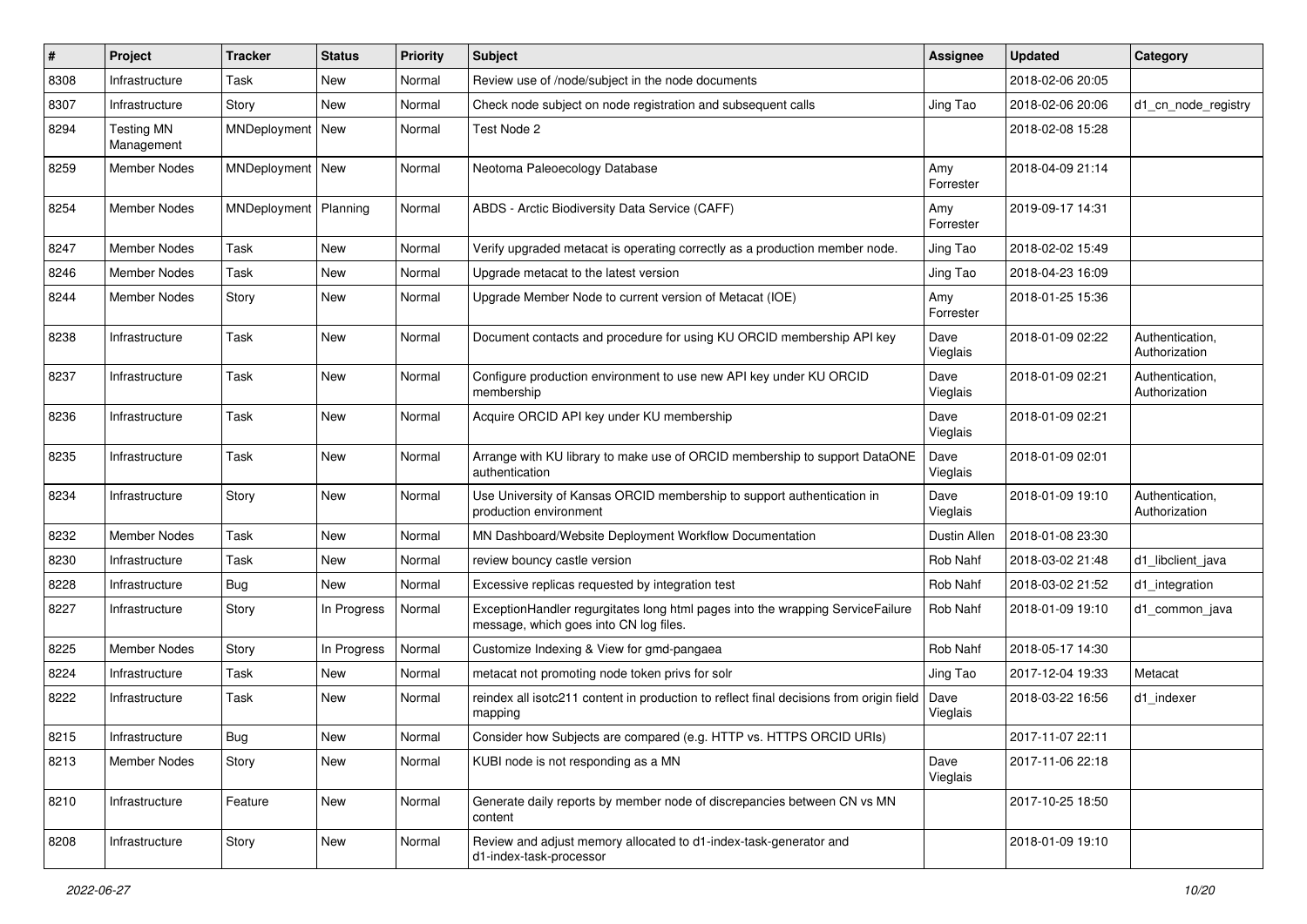| $\#$ | Project             | <b>Tracker</b>     | <b>Status</b> | <b>Priority</b> | Subject                                                                                                                           | <b>Assignee</b>       | <b>Updated</b>   | Category           |
|------|---------------------|--------------------|---------------|-----------------|-----------------------------------------------------------------------------------------------------------------------------------|-----------------------|------------------|--------------------|
| 8207 | Infrastructure      | Story              | New           | Normal          | review and adjust memory allocated to d1-processing                                                                               |                       | 2018-01-09 19:10 |                    |
| 8206 | Infrastructure      | Task               | <b>New</b>    | Normal          | Review and adjust memory allocation to Solr and zookeeper                                                                         |                       | 2017-10-24 16:03 |                    |
| 8205 | Infrastructure      | Task               | New           | Normal          | Adjust memory allocation to Tomcat7 on CNs                                                                                        |                       | 2017-10-24 15:33 |                    |
| 8204 | Infrastructure      | Story              | New           | Normal          | Adjust memory allocation for services running under JVM on CNs                                                                    |                       | 2018-01-09 19:10 |                    |
| 8196 | Infrastructure      | <b>Bug</b>         | <b>New</b>    | Normal          | Duplicated replicas in the system metadata                                                                                        | Jing Tao              | 2017-10-18 17:19 | d1_replication     |
| 8195 | Infrastructure      | <b>Bug</b>         | In Progress   | High            | Tomcat out of memory error                                                                                                        | Dave<br>Vieglais      | 2017-12-26 20:01 |                    |
| 8189 | Infrastructure      | Decision           | <b>New</b>    | Normal          | Proposal to change the roles mapped to the origin Solr field for ISO docs                                                         | <b>Bryce</b><br>Mecum | 2017-12-20 01:28 |                    |
| 8188 | <b>Member Nodes</b> | MNDeployment   New |               | Normal          | Ag Data Commons                                                                                                                   | Rebecca<br>Koskela    | 2017-09-22 23:06 |                    |
| 8187 | <b>Member Nodes</b> | Support            | New           | Normal          | EZID DOI resolvable URLs failing for 14 PISCO objects                                                                             |                       | 2017-09-19 22:12 |                    |
| 8186 | <b>Member Nodes</b> | MNDeployment       | Operational   | Normal          | ESS-DIVE, including CDIAC                                                                                                         | Matthew<br>Jones      | 2018-12-04 14:57 |                    |
| 8184 | Infrastructure      | Feature            | New           | Normal          | a feature indicates to restart tomcat when hazelcast client died                                                                  | Jing Tao              | 2017-09-14 19:14 | Metacat            |
| 8182 | Infrastructure      | <b>Bug</b>         | New           | Normal          | relationships defined using SIDs in resource maps don't stay current                                                              | Rob Nahf              | 2017-09-12 00:13 | d1 indexer         |
| 8173 | Infrastructure      | Story              | <b>New</b>    | High            | add checks for retrograde systemMetadata changes                                                                                  | Jing Tao              | 2018-01-17 18:38 | d1 indexer         |
| 8172 | Infrastructure      | Story              | In Progress   | Normal          | investigate atomic updates for some solr updates                                                                                  | Rob Nahf              | 2018-01-17 18:39 | d1 indexer         |
| 8171 | Infrastructure      | Task               | New           | Normal          | Document hazelcast components to be moved to postgres storage                                                                     | Monica Ihli           | 2017-09-01 15:25 |                    |
| 8170 | Infrastructure      | Task               | New           | Normal          | Identify the components that are currently managed in LDAP on the Coordinating<br>Nodes and how these may be migrated to postgres | Monica Ihli           | 2017-09-01 15:20 |                    |
| 8169 | Infrastructure      | Task               | <b>New</b>    | Normal          | Document process for changing the postgres master                                                                                 | Monica Ihli           | 2017-09-01 15:09 |                    |
| 8168 | Infrastructure      | Task               | New           | Normal          | Evaluate options for postgres replication configuration                                                                           | Monica Ihli           | 2017-09-01 15:11 |                    |
| 8167 | Infrastructure      | Story              | New           | Normal          | Enable postgres replication between Coordinating Nodes                                                                            | Monica Ihli           | 2018-01-09 19:10 | dataone-cn-os-core |
| 8162 | Infrastructure      | Story              | <b>New</b>    | Normal          | Replication tasks can contain stale potential target nodes                                                                        | Rob Nahf              | 2018-03-02 21:47 | d1_replication     |
| 8161 | Infrastructure      | <b>Bug</b>         | New           | Normal          | d1-processing Out of Memory Error                                                                                                 | Dave<br>Vieglais      | 2018-02-20 16:19 | d1 process daemon  |
| 8155 | Infrastructure      | Story              | In Progress   | Normal          | Ensure GMN fully supports the Package API                                                                                         | Roger Dahl            | 2018-01-17 18:43 | d1_mn_GMN          |
| 8154 | <b>Member Nodes</b> | Task               | <b>New</b>    | Normal          | Test content from the test NKN member node should be archived or deleted from<br>production                                       |                       | 2017-07-26 19:55 |                    |
| 8151 | Infrastructure      | Task               | New           | Normal          | CNs should verify that the authoritativeMN listed in SystemMetadata is a valid<br><b>MN</b>                                       | Jing Tao              | 2017-07-19 21:32 |                    |
| 8150 | Infrastructure      | Task               | New           | Normal          | Enable CN certificate to alter authoritativeMN property in SystemMetadata                                                         | Jing Tao              | 2017-07-19 21:27 |                    |
| 8149 | Member Nodes        | Task               | New           | Normal          | Test 1.x to 2.x pip upgrade w/ no data                                                                                            | Monica Ihli           | 2017-09-26 15:57 |                    |
| 8146 | Member Nodes        | Task               | New           | Normal          | Failed Sync Parser                                                                                                                | Monica Ihli           | 2017-07-19 00:46 |                    |
| 8145 | Member Nodes        | Task               | New           | Normal          | <b>Test Fabric</b>                                                                                                                | Monica Ihli           | 2017-07-19 00:44 |                    |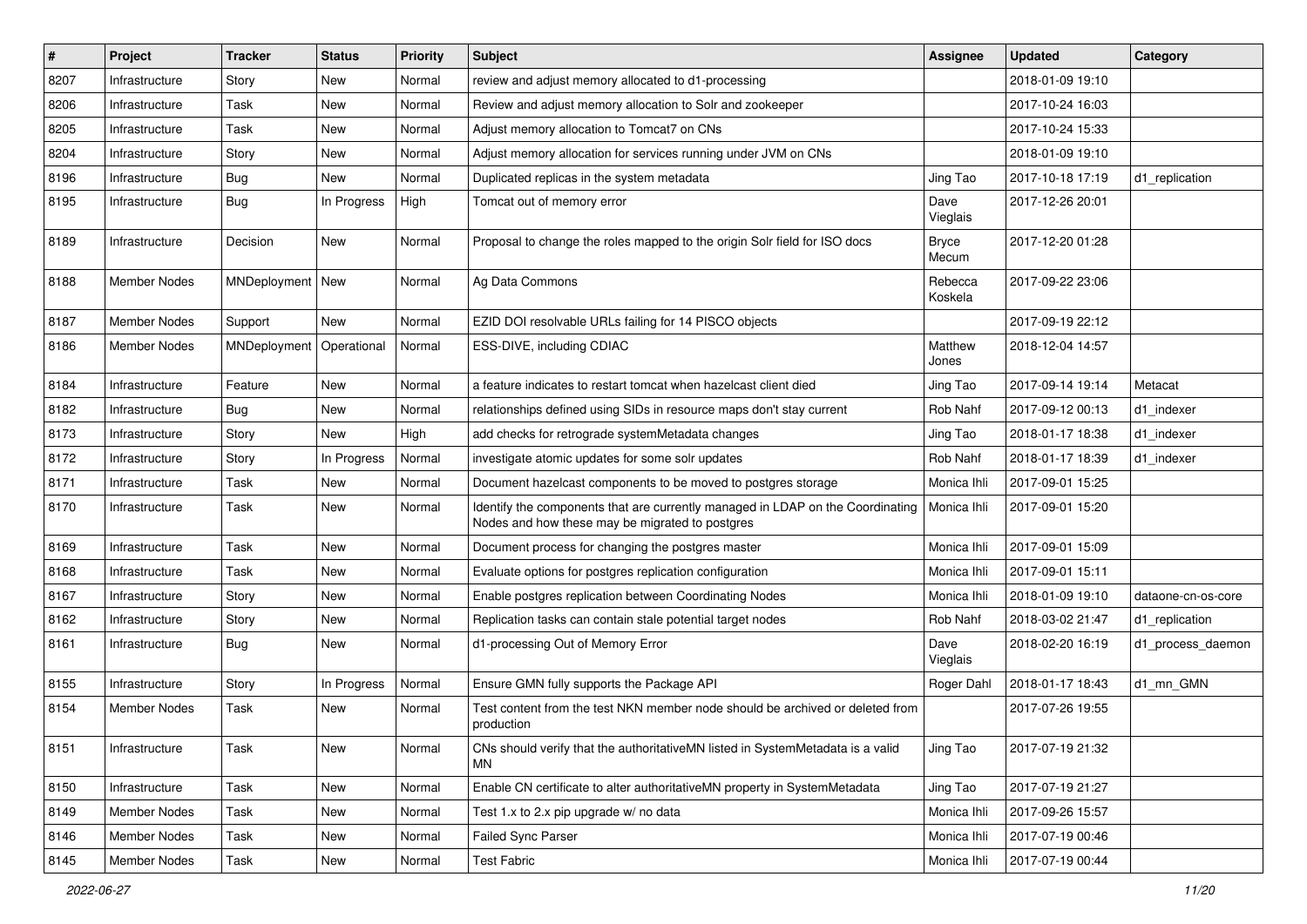| ∦    | Project        | <b>Tracker</b> | <b>Status</b> | <b>Priority</b> | <b>Subject</b>                                                                                                              | <b>Assignee</b>   | <b>Updated</b>   | Category                         |
|------|----------------|----------------|---------------|-----------------|-----------------------------------------------------------------------------------------------------------------------------|-------------------|------------------|----------------------------------|
| 8123 | Infrastructure | <b>Bug</b>     | Testing       | Normal          | portal hazelcast client should load config directly from xml                                                                | Rob Nahf          | 2017-12-26 18:20 | d1 portal servlet                |
| 8115 | Infrastructure | Bug            | New           | Normal          | LDAP logging is set to DEBUG on production CNs                                                                              | Rob Nahf          | 2017-12-26 18:29 | dataone-cn-os-core               |
| 8109 | Infrastructure | Story          | New           | Normal          | Does authentication token need to include group information?                                                                | Dave<br>Vieglais  | 2018-01-17 18:45 | Authentication,<br>Authorization |
| 8108 | Infrastructure | Support        | New           | Normal          | Must determine the state of replication auditing for when replicas on<br>non-functioning MNs are still reported as complete | Dave<br>Vieglais  | 2017-06-06 17:56 | d1_replication_auditor           |
| 8107 | Infrastructure | Feature        | New           | Normal          | Improved Node Synchronization Feedback - Leveraging<br>MNRead.synchronizationFailed()                                       |                   | 2017-06-27 16:46 | Architecture Design              |
| 8106 | Infrastructure | Bug            | Testing       | Normal          | Difficulty Distinguishing Between Different Kinds of Failed Sync "Not Found"<br><b>Error Messages</b>                       | Rob Nahf          | 2018-02-20 16:57 | d1_synchronization               |
| 8105 | Infrastructure | Task           | New           | Normal          | Remove dataone-mercury from production CNs                                                                                  | Jing Tao          | 2018-03-02 22:17 | d1 mercury                       |
| 8104 | Infrastructure | Task           | New           | Normal          | Upgrade postgresql jdbc jar file on Metacat                                                                                 | Jing Tao          | 2017-06-02 20:58 | Metacat                          |
| 8103 | Infrastructure | Task           | <b>New</b>    | Normal          | Upgrade the postgresql jdbc jar file on the cn context                                                                      | Jing Tao          | 2017-06-02 20:56 | d1 cn service                    |
| 8102 | Infrastructure | Task           | New           | Normal          | Upgrade postgresql jdbc jar file on Portal                                                                                  | Jing Tao          | 2017-06-02 20:53 | d1 portal                        |
| 8097 | Infrastructure | Story          | New           | Normal          | Metacat (storage) and d1-synchronize both have the code to compute the<br>checksum                                          | Jing Tao          | 2018-01-09 19:10 | d1 synchronization               |
| 8093 | Infrastructure | <b>Bug</b>     | <b>New</b>    | Normal          | resource map index processing is inefficient (2sec / referenced object)                                                     | Rob Nahf          | 2017-05-10 20:00 | d1 indexer                       |
| 8091 | Infrastructure | Task           | In Progress   | Normal          | Mysterious sync failure of an eml object from the GOA node                                                                  | Jing Tao          | 2017-05-09 21:33 | dataone-cn-os-core               |
| 8086 | Infrastructure | Task           | In Progress   | Normal          | upgrade Spring dependencies                                                                                                 | Rob Nahf          | 2019-07-25 20:32 | d1_indexer                       |
| 8084 | Infrastructure | Story          | New           | Normal          | determine the backup strategy for rabbitMQ                                                                                  | Rob Nahf          | 2018-01-17 18:46 | d1 indexer                       |
| 8082 | Infrastructure | Story          | New           | Normal          | implement SolrCloudClient to replace HttpService to allow concurrent updates of<br>the solr index from differen machines    | Rob Nahf          | 2018-01-09 19:10 | d1 indexer                       |
| 8081 | Infrastructure | Story          | In Progress   | Normal          | develop federated broker configuration for indexing                                                                         | Rob Nahf          | 2018-01-17 18:46 | d1 indexer                       |
| 8080 | Infrastructure | Task           | In Progress   | Normal          | ioslate queue creation logic from processing logic from the queue definition logic                                          | Rob Nahf          | 2017-05-09 22:55 | d1 indexer                       |
| 8079 | Infrastructure | Task           | In Progress   | Normal          | prototype durable task processing for d1_index_processor                                                                    | Rob Nahf          | 2017-04-26 05:45 | d1 indexer                       |
| 8078 | Infrastructure | Task           | <b>New</b>    | Normal          | standardize task serialization for language independence                                                                    | Rob Nahf          | 2017-04-25 22:39 | d1 indexer                       |
| 8077 | Search UI      | Task           | New           | Normal          | Use ORE PID for citation if DOI                                                                                             |                   | 2017-04-24 16:32 |                                  |
| 8076 | Infrastructure | Bug            | New           | High            | sysmeta can not be retrieved for some objects                                                                               | Dave<br>Vieglais  | 2017-04-22 01:54 | dataone-cn-rest-servic<br>е      |
| 8074 | Python GMN     | Story          | New           | Normal          | Eliminate unnecessary setuid/setgid programs                                                                                | Roger Dahl        | 2018-01-17 18:48 |                                  |
| 8073 | Python GMN     | Story          | New           | Normal          | Make sure unecessary services are disabled                                                                                  | Roger Dahl        | 2018-01-17 18:48 |                                  |
| 8070 | Infrastructure | Task           | New           | Normal          | Consolidate the index application-context files                                                                             | Jing Tao          | 2017-04-13 12:51 |                                  |
| 8069 | Infrastructure | <b>Bug</b>     | New           | Normal          | Name from ORCID incorrectly parsed                                                                                          | Ben<br>Leinfelder | 2017-04-12 20:28 | d1_portal_servlet                |
| 8066 | Infrastructure | Task           | New           | Normal          | Verify completeness of unit test MetacatRdfXmlSubprocessorTest                                                              | Dave<br>Vieglais  | 2017-04-11 23:47 | d1_indexer                       |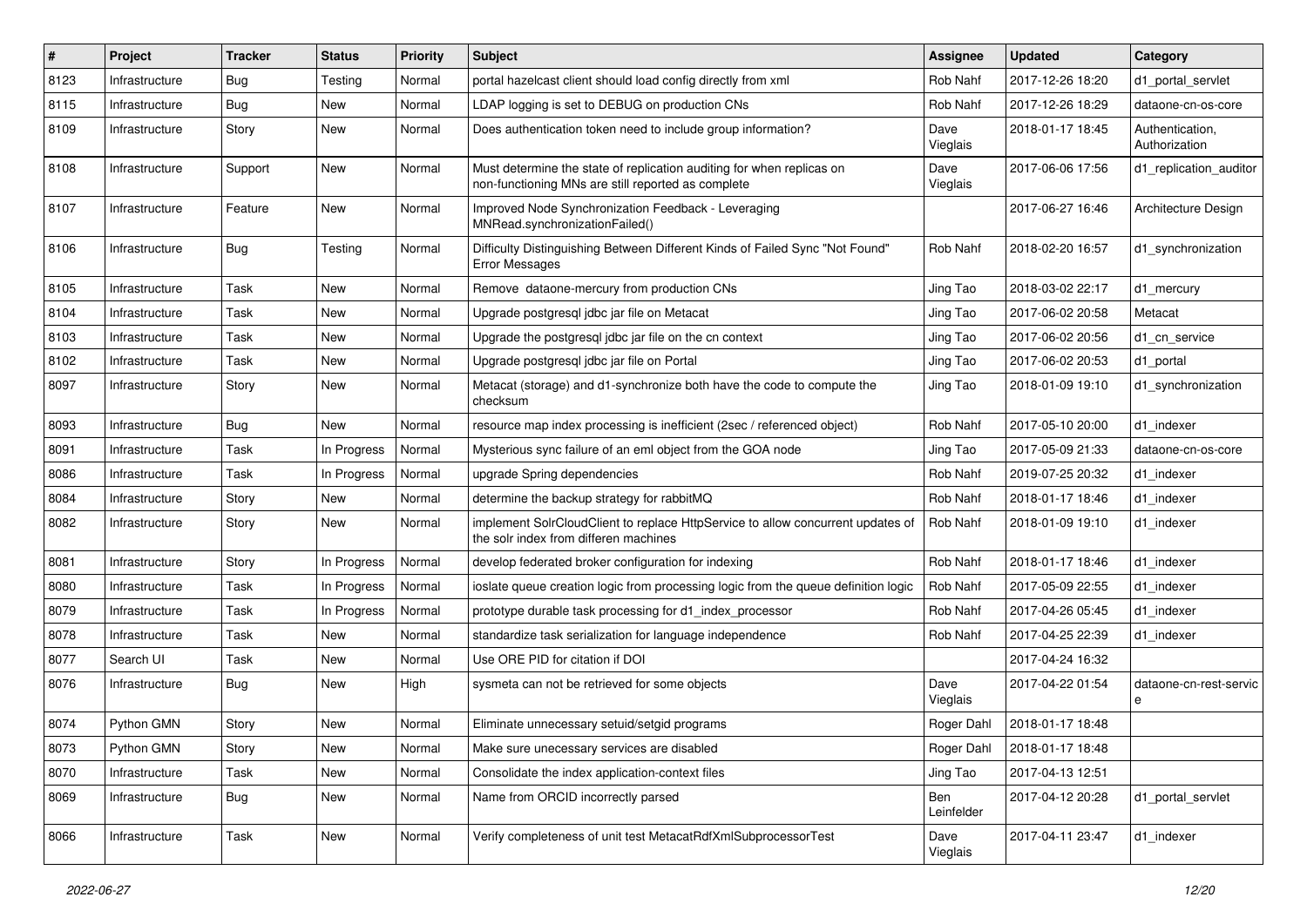| $\#$ | Project             | <b>Tracker</b>             | <b>Status</b> | <b>Priority</b> | Subject                                                                                                                                | <b>Assignee</b>    | <b>Updated</b>   | Category            |
|------|---------------------|----------------------------|---------------|-----------------|----------------------------------------------------------------------------------------------------------------------------------------|--------------------|------------------|---------------------|
| 8065 | Infrastructure      | Feature                    | New           | Normal          | Add service to re-populate Hazelcast map for node attributes                                                                           |                    | 2018-01-09 19:10 |                     |
| 8061 | Infrastructure      | Story                      | <b>New</b>    | Normal          | develop queue-based processing system for the CN                                                                                       | Rob Nahf           | 2018-01-17 19:00 | Architecture Design |
| 8058 | Infrastructure      | Feature                    | New           | Normal          | Allow "upcoming" nodes to appear in the node list                                                                                      | Robert Waltz       | 2017-04-03 18:33 | d1 cn service       |
| 8053 | Infrastructure      | Feature                    | New           | Normal          | add funding award number to index                                                                                                      | Peter<br>Slaughter | 2019-03-04 19:36 | dataone-cn-index    |
| 8052 | Infrastructure      | <b>Bug</b>                 | New           | Normal          | Geohashed value is incorrect                                                                                                           | Peter<br>Slaughter | 2017-04-07 22:06 | d1_indexer          |
| 8051 | Infrastructure      | Bug                        | In Progress   | Normal          | CORS-based CN calls fail using Internet Explorer on Windows                                                                            | Chris Jones        | 2017-03-28 16:35 | dataone-cn-os-core  |
| 8049 | Infrastructure      | Story                      | In Progress   | Normal          | Support synchronization of system metadata for unhosted METADATA and<br>RES MAP objects                                                |                    | 2018-01-17 18:50 | Architecture Design |
| 8046 | Infrastructure      | <b>Bug</b>                 | New           | Normal          | Mutable Member Nodes orphan unhosted objects                                                                                           |                    | 2017-03-15 17:40 | Architecture Design |
| 8045 | Infrastructure      | Bug                        | New           | Normal          | certificateLocation not seeming to be utilized                                                                                         | Rob Nahf           | 2017-03-14 20:45 | d1_libclient_java   |
| 8044 | Infrastructure      | Story                      | New           | Normal          | certificate manager should check expiration of CAs it loads into the trust<br>manager.                                                 | Rob Nahf           | 2018-01-09 19:10 | d1 libclient java   |
| 8043 | Infrastructure      | <b>Bug</b>                 | New           | Normal          | The origin field for EML documents isn't properly extracted when references are<br>used                                                | Jing Tao           | 2019-02-12 18:45 | d1 indexer          |
| 8038 | Infrastructure      | Story                      | In Progress   | Normal          | connect logging output to a log analysis tool                                                                                          | Dave<br>Vieglais   | 2018-01-17 18:52 | d1_synchronization  |
| 8036 | Infrastructure      | Story                      | New           | Normal          | synchronization should respond to various MN down conditions to avoid<br>syncFailures                                                  | Rob Nahf           | 2018-01-17 18:55 | d1_synchronization  |
| 8035 | <b>Member Nodes</b> | MNDeployment   Operational |               | Normal          | IEDA EarthChem Library (Interdisciplinary Earth Data Alliance)                                                                         | Dave<br>Vieglais   | 2019-05-06 14:25 |                     |
| 8032 | Python GMN          | Story                      | In Progress   | Normal          | GMN v2                                                                                                                                 | Roger Dahl         | 2018-01-17 18:55 |                     |
| 8030 | <b>Member Nodes</b> | MNDeployment   New         |               | Normal          | <b>UCAR Research Data Archive</b>                                                                                                      | Laura<br>Moyers    | 2018-04-16 17:39 |                     |
| 8026 | Infrastructure      | Task                       | Testing       | High            | Portal reaches the maximum capacity in a pool                                                                                          | Jing Tao           | 2017-03-14 00:36 | d1 portal servlet   |
| 8022 | Infrastructure      | Story                      | New           | Normal          | d1_log_aggregation has different version of Hazelcast than the rest of CN stack.<br>Hazelcast version very out of date.                | Rob Nahf           | 2018-01-09 19:10 | d1_log_aggregation  |
| 8019 | <b>Member Nodes</b> | Support                    | <b>New</b>    | Normal          | Follow up on Preferred Replication Target Testing                                                                                      | Monica Ihli        | 2017-02-14 19:52 |                     |
| 8017 | <b>Member Nodes</b> | Support                    | New           | Normal          | NCEI - Implement GMN for replicating Arctic Data Center Data                                                                           | Roger Dahl         | 2018-05-16 14:32 |                     |
| 8010 | <b>CN REST</b>      | Bug                        | New           | Normal          | CN.archive fails with 401 Unauthorized when using either MN or CN client<br>certificate for PID with authoritative MN as urn:node:LTER | Jing Tao           | 2017-03-21 17:10 |                     |
| 8009 | Member Nodes        | MNDeployment   New         |               | Low             | Geometabolome                                                                                                                          | Laura<br>Moyers    | 2018-04-17 17:22 |                     |
| 7992 | Member Nodes        | Task                       | New           | Normal          | GINA: Document and Announce                                                                                                            | Laura<br>Moyers    | 2017-01-27 22:19 |                     |
| 7991 | Member Nodes        | Task                       | New           | Normal          | GINA: Ensure MN appears on Current MNs webpage (dashboard)                                                                             | Laura<br>Moyers    | 2017-01-27 22:19 |                     |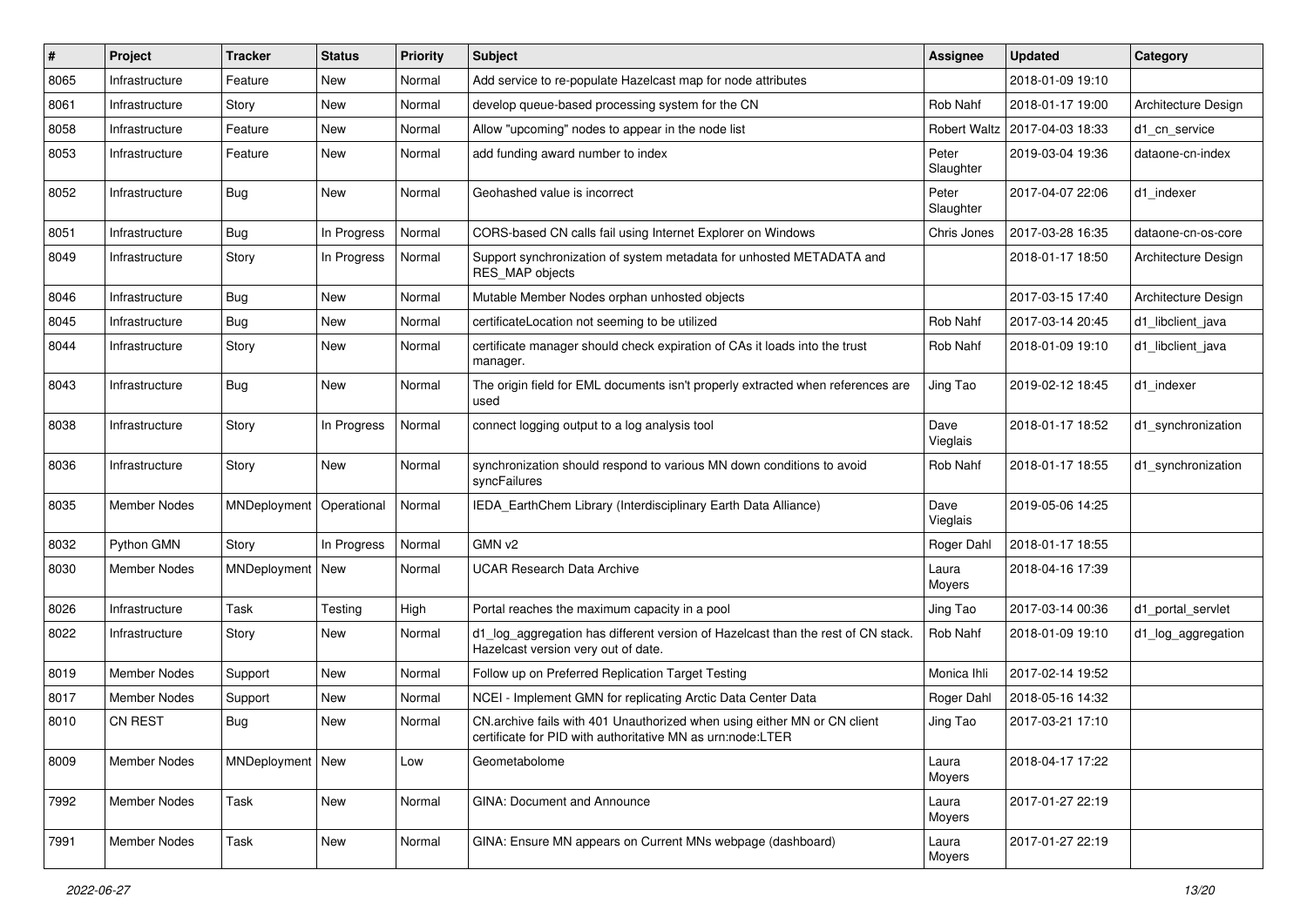| $\pmb{\#}$ | <b>Project</b>      | <b>Tracker</b>             | <b>Status</b>      | <b>Priority</b> | <b>Subject</b>                                                                                       | <b>Assignee</b>    | <b>Updated</b>   | Category            |
|------------|---------------------|----------------------------|--------------------|-----------------|------------------------------------------------------------------------------------------------------|--------------------|------------------|---------------------|
| 7990       | Member Nodes        | Task                       | New                | Normal          | GINA: Mutual acceptance                                                                              | Laura<br>Moyers    | 2017-01-27 22:18 |                     |
| 7989       | Member Nodes        | Task                       | New                | Normal          | GINA: Verify CN Content and Services in Production                                                   | Laura<br>Moyers    | 2017-01-27 22:18 |                     |
| 7988       | Member Nodes        | Task                       | <b>New</b>         | Normal          | GINA: Register MN in Production                                                                      | Laura<br>Moyers    | 2017-01-27 22:16 |                     |
| 7987       | <b>Member Nodes</b> | Task                       | <b>New</b>         | Normal          | GINA: Verify MN Content and Services in Production                                                   | Laura<br>Moyers    | 2017-01-27 22:16 |                     |
| 7986       | Member Nodes        | Task                       | New                | Normal          | GINA: Configure SSL Certificates for Production                                                      | Amy<br>Forrester   | 2018-08-31 15:22 |                     |
| 7985       | Member Nodes        | Task                       | New                | Normal          | GINA: Establish DataONE user identity in Production                                                  | Laura<br>Moyers    | 2017-01-27 22:15 |                     |
| 7984       | Member Nodes        | Task                       | New                | Normal          | GINA: Show MN as "upcoming" on the dashboard                                                         | Laura<br>Moyers    | 2017-01-27 22:13 |                     |
| 7982       | Member Nodes        | Task                       | New                | Normal          | GINA: Verify CN Content and Services in Testing Environment                                          | Laura<br>Moyers    | 2017-01-27 18:59 |                     |
| 7981       | Member Nodes        | Task                       | New                | Normal          | GINA: Register MN in Testing Environment                                                             | Laura<br>Moyers    | 2017-01-27 18:47 |                     |
| 7980       | <b>Member Nodes</b> | Task                       | New                | Normal          | GINA: Verify MN Content and Services in Testing Environment                                          | Laura<br>Moyers    | 2017-01-27 18:46 |                     |
| 7979       | Member Nodes        | Task                       | <b>New</b>         | Normal          | GINA: Configure SSL Certificates for Testing Environment                                             | Amy<br>Forrester   | 2018-08-31 15:23 |                     |
| 7978       | Member Nodes        | Task                       | New                | Normal          | GINA: Establish DataONE user identity in Testing Environment                                         | Laura<br>Moyers    | 2017-01-27 18:44 |                     |
| 7977       | Member Nodes        | Task                       | New                | Normal          | <b>GINA: Local Testing</b>                                                                           | Roger Dahl         | 2017-01-27 18:46 |                     |
| 7976       | Member Nodes        | Task                       | New                | Normal          | GINA: Register any new object formats in all environments                                            | Laura<br>Moyers    | 2017-01-27 18:45 |                     |
| 7975       | Member Nodes        | Task                       | New                | Normal          | GINA: Implement search index and display support for any new metadata<br>formats required by the MN. | Roger Dahl         | 2017-01-27 18:34 |                     |
| 7973       | Member Nodes        | MNDeployment   New         |                    | Low             | Alaska Energy Data Gateway                                                                           | Amy<br>Forrester   | 2018-04-17 17:21 |                     |
| 7969       | Member Nodes        | MNDeployment   Operational |                    | Normal          | FEMC (Forest Ecosystem Monitoring Cooperative) - was VMC Vermont<br>Monitoring Cooperative           | Monica Ihli        | 2019-08-27 17:22 |                     |
| 7967       | Infrastructure      | <b>Bug</b>                 | In Progress Normal |                 | The CN is not following the xml schema definition when creating dataone<br>exceptions                | Dave<br>Vieglais   | 2018-05-23 18:13 | Architecture Design |
| 7962       | Member Nodes        | MNDeployment   Deferred    |                    | Low             | Alaska EPSCoR                                                                                        | Rebecca<br>Koskela | 2018-04-13 18:28 |                     |
| 7958       | Infrastructure      | Task                       | In Progress        | Normal          | CN sometimes sends invalid submitSynchronizationFailed document to MN                                | Rob Nahf           | 2017-01-04 17:23 | d1_synchronization  |
| 7956       | Member Nodes        | MNDeployment               | Operational        | Normal          | Environmental Data Initiative (EDI)                                                                  | Laura<br>Moyers    | 2018-11-13 19:14 |                     |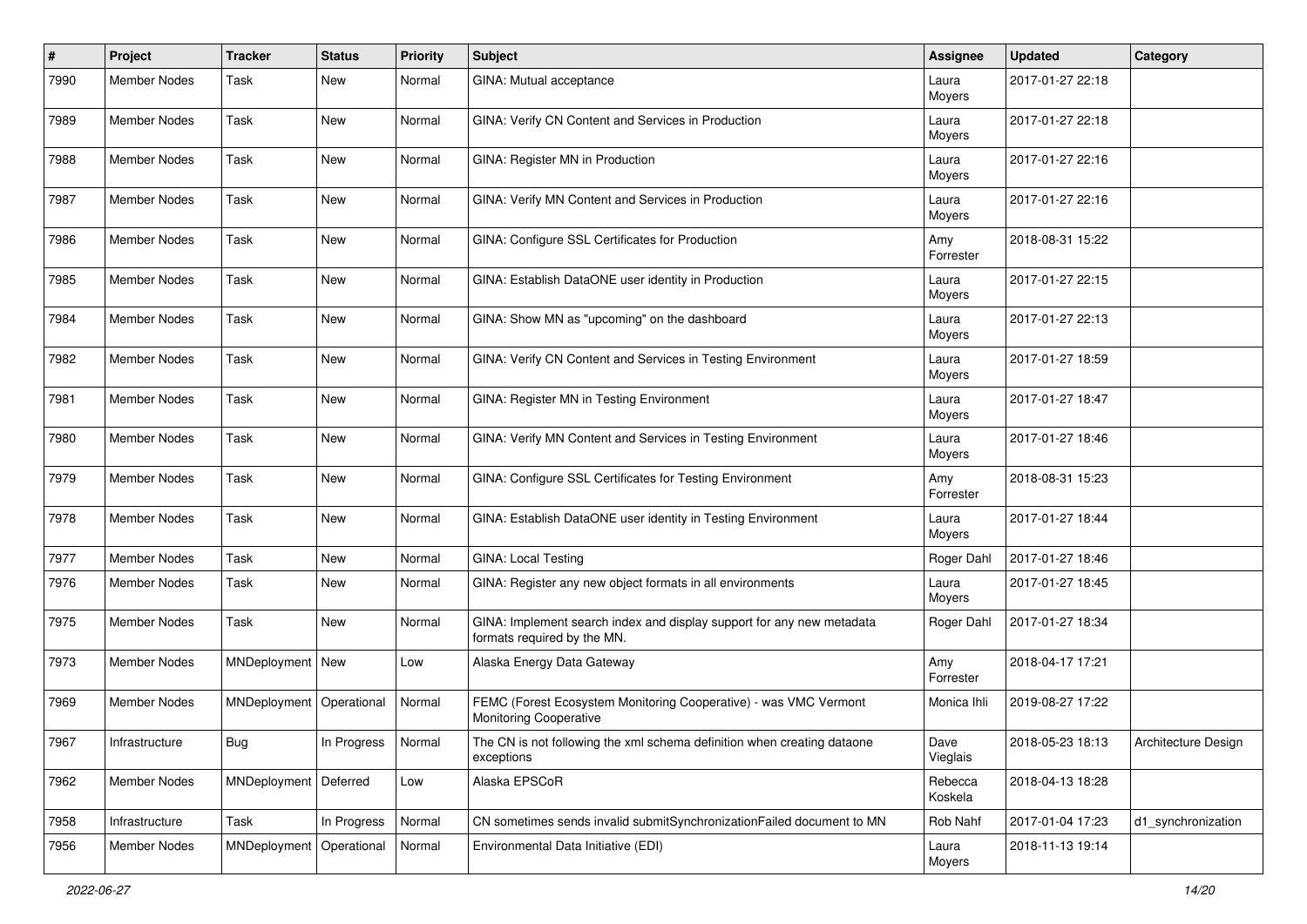| $\#$ | Project             | <b>Tracker</b>     | <b>Status</b> | <b>Priority</b> | <b>Subject</b>                                                                                                        | <b>Assignee</b>  | <b>Updated</b>   | Category           |
|------|---------------------|--------------------|---------------|-----------------|-----------------------------------------------------------------------------------------------------------------------|------------------|------------------|--------------------|
| 7954 | Infrastructure      | <b>Bug</b>         | New           | Normal          | SyncFailedTask:submitSynchronizationFailed does not provide cert when<br>connecting to MN                             | Roger Dahl       | 2017-04-19 18:55 | d1_synchronization |
| 7949 | Infrastructure      | Task               | New           | Normal          | Ensure that there's no race condition where an entry can be added to "IN<br>PROCESS" if it is already present         | Jing Tao         | 2017-02-27 17:55 |                    |
| 7940 | Infrastructure      | Story              | <b>New</b>    | Normal          | Retrieval of system metadata is too slow                                                                              | Robert Waltz     | 2018-01-09 19:10 | d1 cn service      |
| 7936 | Infrastructure      | <b>Bug</b>         | New           | Normal          | Same pid with different status exists in the index task table                                                         | Jing Tao         | 2017-02-27 18:07 | d1 indexer         |
| 7935 | Infrastructure      | Task               | New           | Normal          | Use a dedicated hazelcast queue as the listener to generate index task                                                | Jing Tao         | 2017-02-27 18:07 | d1_indexer         |
| 7933 | Infrastructure      | <b>Bug</b>         | <b>New</b>    | Normal          | d1-index-task-processor stops processing task queue                                                                   | Jing Tao         | 2017-01-11 23:47 | d1 indexer         |
| 7930 | Member Nodes        | Task               | In Progress   | Normal          | verify obsoletion in tDAR sandbox                                                                                     | Dave<br>Vieglais | 2016-12-01 23:47 |                    |
| 7929 | Member Nodes        | Task               | In Progress   | Normal          | Archive content for SEAD                                                                                              |                  | 2016-11-09 17:11 |                    |
| 7926 | <b>DUG</b>          | Task               | New           | Normal          | Certification and standards for data repositories (e.g. ISO 17421:2012, Data Seal<br>of Approval)                     |                  | 2016-11-08 22:00 |                    |
| 7925 | <b>DUG</b>          | Task               | <b>New</b>    | Normal          | Data Center certification                                                                                             |                  | 2016-11-08 21:33 |                    |
| 7924 | Member Nodes        | MNDeployment   New |               | Normal          | <b>LTER-Spain network</b>                                                                                             | Laura<br>Moyers  | 2016-11-21 14:49 |                    |
| 7922 | Infrastructure      | Task               | <b>New</b>    | Normal          | <b>DataONE Accessibility</b>                                                                                          | Isis Serna       | 2016-10-31 23:05 |                    |
| 7920 | Infrastructure      | Story              | In Progress   | Normal          | migrate apache2 authorization rules from 2.2 conforming to 2.4                                                        | Dave<br>Vieglais | 2018-01-17 18:59 | d1_cn_buildout     |
| 7919 | Infrastructure      | <b>Bug</b>         | <b>New</b>    | High            | unloadable system metadata in CNs by Hazelcast                                                                        |                  | 2016-11-01 19:30 | Metacat            |
| 7918 | <b>CN REST</b>      | <b>Bug</b>         | New           | Normal          | SEAD object only partially synchronized - missing<br>autogen.2016092916012224122 document from /var/metacat/documents | Dave<br>Vieglais | 2016-10-21 18:00 | cn metacat         |
| 7911 | CN REST             | Task               | <b>New</b>    | Normal          | Synchronization allows invalid checksums, preventing corrected sync                                                   |                  | 2016-10-17 15:58 | d1_synchronization |
| 7910 | Infrastructure      | Task               | <b>New</b>    | Normal          | schema validation behavior                                                                                            | Rob Nahf         | 2018-01-18 02:41 | d1_common_java     |
| 7909 | <b>DUG</b>          | Task               | <b>New</b>    | Normal          | DataONE update audio/visual equipment for remote link                                                                 |                  | 2016-10-11 20:49 |                    |
| 7908 | <b>DUG</b>          | Task               | <b>New</b>    | Normal          | Start a lesson learned document                                                                                       |                  | 2016-10-11 20:35 |                    |
| 7907 | <b>DUG</b>          | Task               | New           | Normal          | Doodle poll on the time/date for monthly meeting                                                                      |                  | 2016-10-11 20:35 |                    |
| 7903 | <b>CN REST</b>      | Task               | New           | Normal          | Need to implement/support the default http methods - HEAD and GET on all<br>DataONE API (both cn and mn)              | Jing Tao         | 2016-10-10 16:53 | d1 cn rest         |
| 7900 | <b>Member Nodes</b> | Task               | <b>New</b>    | Normal          | R2R: modify searchUI to accommodate cruise path display for single data<br>package                                    | Lauren<br>Walker | 2016-10-04 23:43 |                    |
| 7899 | Member Nodes        | Task               | New           | Normal          | R2R: modify searchUI to accommodate composite data density with cruise paths                                          | Lauren<br>Walker | 2016-10-05 03:51 |                    |
| 7896 | Member Nodes        | Bug                | In Progress   | Normal          | Dryad data sets don't mark new versions correctly in SystemMetadata with<br>obsoletes/obsoletedBy                     | Monica Ihli      | 2017-07-24 10:10 |                    |
| 7895 | Member Nodes        | MNDeployment       | Operational   | Normal          | Pangaea                                                                                                               | Monica Ihli      | 2018-12-04 14:58 |                    |
| 7890 | Infrastructure      | Task               | In Progress   | Normal          | configure jenkins-ucsb-1 apache server to host ubuntu repositories                                                    | Rob Nahf         | 2017-04-19 19:12 |                    |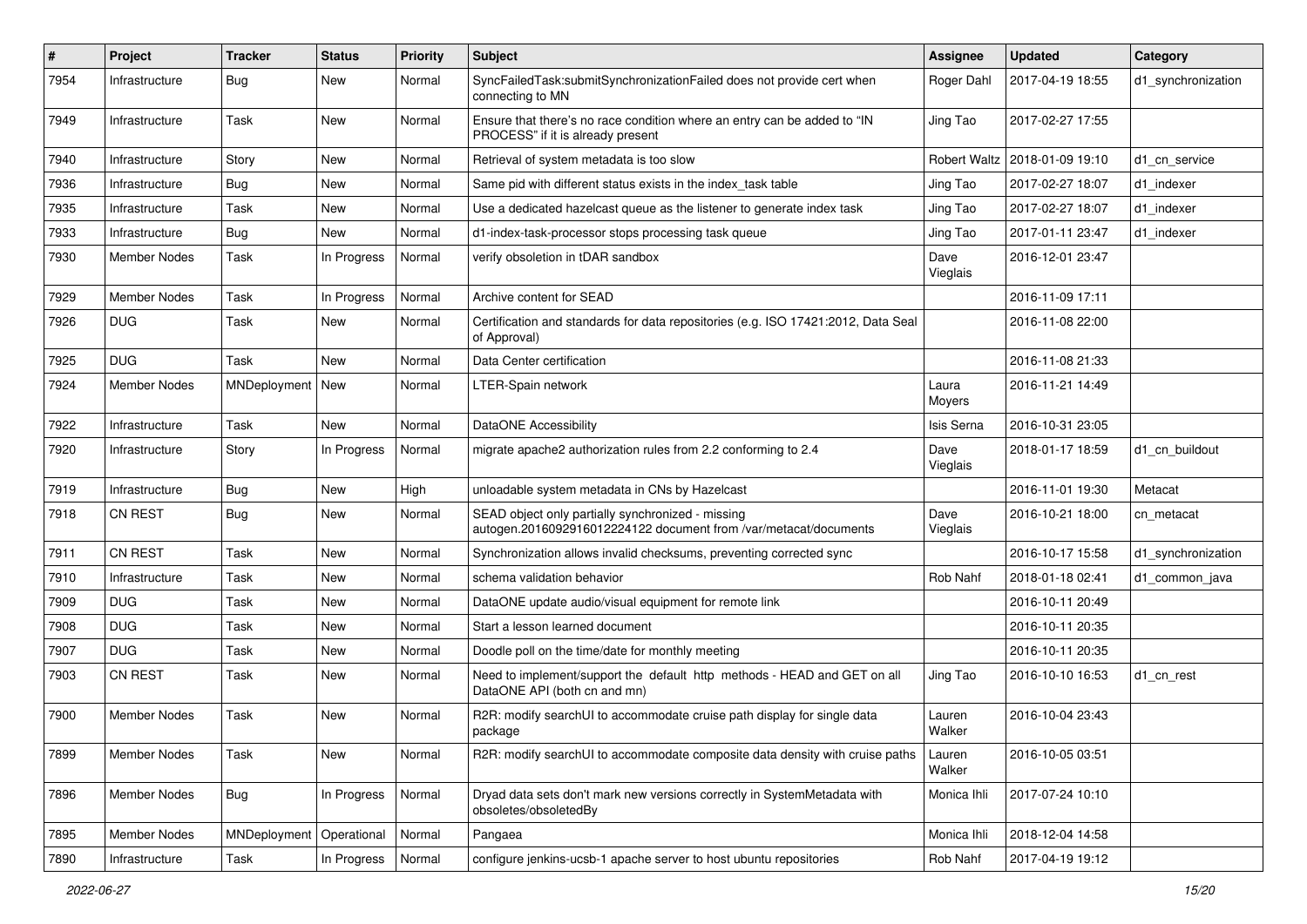| $\#$ | Project                 | <b>Tracker</b>     | <b>Status</b> | <b>Priority</b> | <b>Subject</b>                                                                                                                    | <b>Assignee</b>  | <b>Updated</b>   | Category            |
|------|-------------------------|--------------------|---------------|-----------------|-----------------------------------------------------------------------------------------------------------------------------------|------------------|------------------|---------------------|
| 7889 | Infrastructure          | Story              | New           | Normal          | Synchronization not happening when authoritativeMN is not set correctly.                                                          | Rob Nahf         | 2018-01-17 19:01 | d1 synchronization  |
| 7884 | Infrastructure          | Task               | <b>New</b>    | Normal          | CN portal log is misconfigured                                                                                                    | Rob Nahf         | 2016-09-09 20:18 | d1 portal servlet   |
| 7883 | Infrastructure          | Task               | New           | Normal          | Document the log files of relevance on Coordinating Nodes                                                                         |                  | 2016-09-09 20:20 |                     |
| 7882 | Infrastructure          | Story              | In Progress   | Normal          | Tune CN logfile management                                                                                                        | Dave<br>Vieglais | 2018-01-17 19:03 |                     |
| 7876 | Infrastructure          | Feature            | New           | Normal          | Create a new admin page for Metacat admins to register schemas                                                                    | Jing Tao         | 2016-12-21 09:11 | Metacat             |
| 7868 | Infrastructure          | Bug                | New           | Normal          | potential gaps between log harvests                                                                                               | Rob Nahf         | 2017-03-23 15:40 | d1_log_aggregation  |
| 7865 | <b>Member Nodes</b>     | MNDeployment       | Planning      | Normal          | Hydroshare (CUAHSI)                                                                                                               | John Evans       | 2019-09-17 14:33 |                     |
| 7864 | <b>DUG</b>              | Task               | New           | Normal          | <b>DOI Services for Members</b>                                                                                                   |                  | 2016-08-09 20:40 |                     |
| 7863 | <b>DUG</b>              | Task               | New           | Normal          | Link to the recordings                                                                                                            |                  | 2016-08-09 20:40 |                     |
| 7862 | <b>DUG</b>              | Task               | New           | Normal          | DataONE DUG page may need updating<br>(https://www.dataone.org/dataone-users-group)                                               |                  | 2016-08-08 15:00 |                     |
| 7859 | Infrastructure          | Story              | <b>New</b>    | Normal          | Add formatID for the STL 3d model file format                                                                                     | Dave<br>Vieglais | 2018-01-17 19:04 |                     |
| 7858 | Infrastructure          | Bug                | New           | Normal          | Obsoleting a resource map clears the resourceMap field for the obsoleted<br>package                                               |                  | 2017-03-28 16:20 | d1 indexer          |
| 7851 | <b>Member Nodes</b>     | MNDeployment   New |               | Low             | CESAB - Center for Synthesis and Analysis for Biodiversity                                                                        | Laura<br>Moyers  | 2018-04-17 17:19 |                     |
| 7850 | Infrastructure          | Task               | New           | Normal          | Passing SID to MNRead.systemMetadataChanged()                                                                                     | Dave<br>Vieglais | 2016-07-20 20:00 |                     |
| 7849 | CN REST                 | Task               | New           | Normal          | Improve exception messages when cascading SSL derived exceptions                                                                  | Rob Nahf         | 2016-07-19 17:23 |                     |
| 7842 | <b>Member Nodes</b>     | MNDeployment       | Operational   | Normal          | Research Workspace                                                                                                                | Roger Dahl       | 2018-08-14 17:05 |                     |
| 7839 | DataONE API             | Task               | New           | Normal          | Online documentation places synchronize in CNRead api                                                                             | Dave<br>Vieglais | 2016-12-21 09:04 | api documentation   |
| 7838 | DataONE API             | Task               | <b>New</b>    | Normal          | Modify the obsolescence chain process to accommodate the use case where<br>both old and new PIDs are present on the CN for v1 MNs | Dave<br>Vieglais | 2016-06-29 02:20 |                     |
| 7832 | Infrastructure          | Story              | In Progress   | Normal          | migrate from JibX to JAXB for XML binding / codegen                                                                               | Rob Nahf         | 2018-01-17 19:06 | d1 common java      |
| 7825 | Infrastructure          | <b>Bug</b>         | New           | Normal          | Hazelcast service stops working after a while                                                                                     | Jing Tao         | 2016-06-07 18:53 | Metacat             |
| 7822 | Infrastructure          | Task               | <b>New</b>    | Normal          | Should we configure clients to use Expect 100-Continue header in 1.1 requests                                                     | Rob Nahf         | 2016-06-03 19:46 | d1 libclient java   |
| 7821 | <b>Python Libraries</b> | Task               | New           | Low             | Verify Expect: 100-Continue header on POST or PUT requests                                                                        | Roger Dahl       | 2016-06-03 19:58 | d1_libclient_python |
| 7810 | Infrastructure          | Story              | New           | Normal          | Need to avoid buffer overflow condition during HTTP client TLS renegotiation                                                      | Rob Nahf         | 2018-01-17 19:09 |                     |
| 7807 | Infrastructure          | Story              | New           | Low             | cn.synchronize should support synchronization failure corrections.                                                                |                  | 2018-01-17 19:15 | Architecture Design |
| 7800 | <b>DUG</b>              | Task               | New           | Normal          | abstract reviews<br>(https://docs.google.com/document/d/1iZXCN4AWqYi5Z7wqMKb2o33QnQ_JAc<br>V0KVO4TeahHVA/edit)                    |                  | 2016-05-10 15:18 |                     |
| 7774 | Infrastructure          | Task               | New           | Normal          | GMN: Move to Let's Encrypt                                                                                                        |                  | 2016-05-09 22:16 |                     |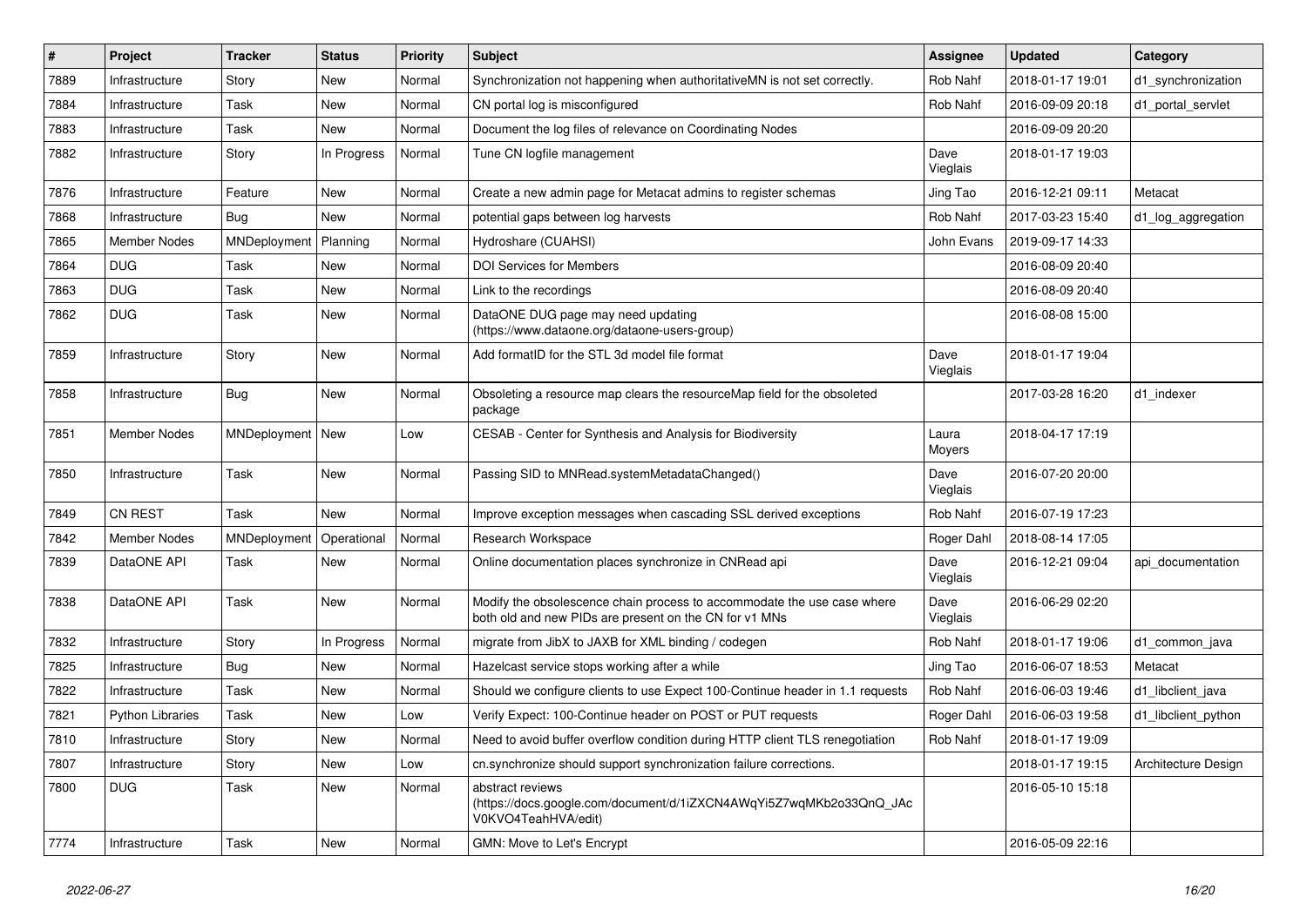| $\sharp$ | Project             | <b>Tracker</b>     | <b>Status</b> | <b>Priority</b> | Subject                                                                                                    | <b>Assignee</b>       | <b>Updated</b>   | Category                   |
|----------|---------------------|--------------------|---------------|-----------------|------------------------------------------------------------------------------------------------------------|-----------------------|------------------|----------------------------|
| 7767     | Infrastructure      | Task               | New           | Normal          | In DataONE search results, move map display to map extent                                                  | Dave<br>Vieglais      | 2016-05-04 18:31 |                            |
| 7765     | Python GMN          | Task               | New           | Normal          | Add "logrotate" capability as part of the GMN deployment                                                   | Roger Dahl            | 2016-05-04 02:38 |                            |
| 7759     | Python GMN          | Bug                | New           | Normal          | GMN docs refer to /portal for identity management                                                          | Roger Dahl            | 2017-03-28 16:45 |                            |
| 7758     | <b>Member Nodes</b> | MNDeployment   New |               | Low             | Polar Rock Repository (PRR) at Ohio State                                                                  |                       | 2018-04-17 17:28 |                            |
| 7757     | <b>Member Nodes</b> | MNDeployment       | Deferred      | Normal          | GINA - Geographic Information Network of Alaska                                                            | Roger Dahl            | 2018-08-31 15:22 |                            |
| 7754     | Search UI           | Story              | In Progress   | Normal          | Support for XSL transform of various metadata formats                                                      | <b>Bryce</b><br>Mecum | 2018-05-17 14:18 | MetacatUI                  |
| 7750     | <b>CN REST</b>      | Task               | <b>New</b>    | Normal          | apply business rules on the CN that Subject strings will be stripped of leading<br>and trailing whitespace |                       | 2016-04-26 17:30 |                            |
| 7749     | Member Nodes        | Task               | New           | Normal          | Evaluate disposition of the ESA MN's current content                                                       | Matthew<br>Jones      | 2016-04-26 19:52 |                            |
| 7746     | CN REST             | <b>Bug</b>         | In Progress   | Normal          | Node registration update fails when <contactsubject> spans multiple lines</contactsubject>                 | Rob Nahf              | 2016-04-26 17:30 | d1 cn noderegistry         |
| 7744     | Infrastructure      | Task               | New           | Normal          | put together initial design                                                                                |                       | 2016-06-22 17:19 |                            |
| 7740     | Python GMN          | Bug                | New           | High            | GMN fails to write system metadata during a refresh under unknown conditions                               | Roger Dahl            | 2016-04-14 14:56 |                            |
| 7739     | Python GMN          | Bug                | New           | Normal          | GMN Django models need to be adjusted for var char content greater than 1024<br>character length           | Roger Dahl            | 2016-04-14 14:47 |                            |
| 7738     | Python GMN          | Bug                | <b>New</b>    | High            | GMN perpetually retries system metadata updates after failures                                             | Roger Dahl            | 2016-04-14 14:26 |                            |
| 7716     | Infrastructure      | Story              | In Progress   | Normal          | How to facilitate resubmission of sync Failures?                                                           | Dave<br>Vieglais      | 2018-01-17 19:22 | d1_synchronization         |
| 7713     | Infrastructure      | Story              | <b>New</b>    | Normal          | d1DebConfig.xml should be versioned in dataone-cn-os-core                                                  | Rob Nahf              | 2018-01-17 19:24 | d1_cn_buildout             |
| 7712     | Infrastructure      | Story              | New           | Normal          | Sanparks fails during LogAggregation                                                                       | Laura<br>Moyers       | 2016-04-06 16:43 | Environment.Producti<br>on |
| 7703     | Python GMN          | Task               | <b>New</b>    | Normal          | GMN populating ipAddress in LogEntry with abnormal strings                                                 | Roger Dahl            | 2016-06-22 17:19 |                            |
| 7702     | Log Reporting       | Task               | <b>New</b>    | Normal          | abnormal strings in ipAddress field of solr                                                                | Robert Waltz          | 2016-06-22 17:18 | d1_log_aggregation         |
| 7699     | Infrastructure      | <b>Bug</b>         | <b>New</b>    | Normal          | alter scripts that backup postgresql db                                                                    |                       | 2017-05-09 17:33 | dataone-cn-os-core         |
| 7698     | Infrastructure      | <b>Bug</b>         | New           | Low             | Exclude SLF4J jars in d1_solr_extensions.jar                                                               |                       | 2016-03-28 16:22 | d1_cn_solr_extension<br>s  |
| 7688     | Infrastructure      | <b>Bug</b>         | <b>New</b>    | Normal          | LogAggregation unable to change BaseURLs upon updateNodeCapabilities<br>notification                       | Dave<br>Vieglais      | 2018-01-02 12:02 | d1_log_aggregation         |
| 7687     | <b>CN REST</b>      | Bug                | New           | Normal          | Synchronization unable to change BaseURLs upon updateNodeCapabilities<br>notification                      | Rob Nahf              | 2016-07-22 19:22 | d1 synchronization         |
| 7686     | Member Nodes        | Task               | Testing       | High            | tDAR - Enable URL links out to data from search results                                                    | Ben<br>Leinfelder     | 2016-09-27 15:56 |                            |
| 7684     | DataONE API         | <b>Bug</b>         | New           | Low             | Call to MNStorage.update() via REST API returns java.lang.StackOverflowError                               |                       | 2016-03-21 23:07 |                            |
| 7682     | Log Reporting       | Task               | New           | Normal          | Sluggish Purging Read Event Cache                                                                          |                       | 2016-03-17 15:02 | d1_log_aggregation         |
| 7668     | Infrastructure      | Story              | New           | Normal          | Determine how indexing of data packages should work                                                        | Jing Tao              | 2018-01-17 19:28 | d1_indexer                 |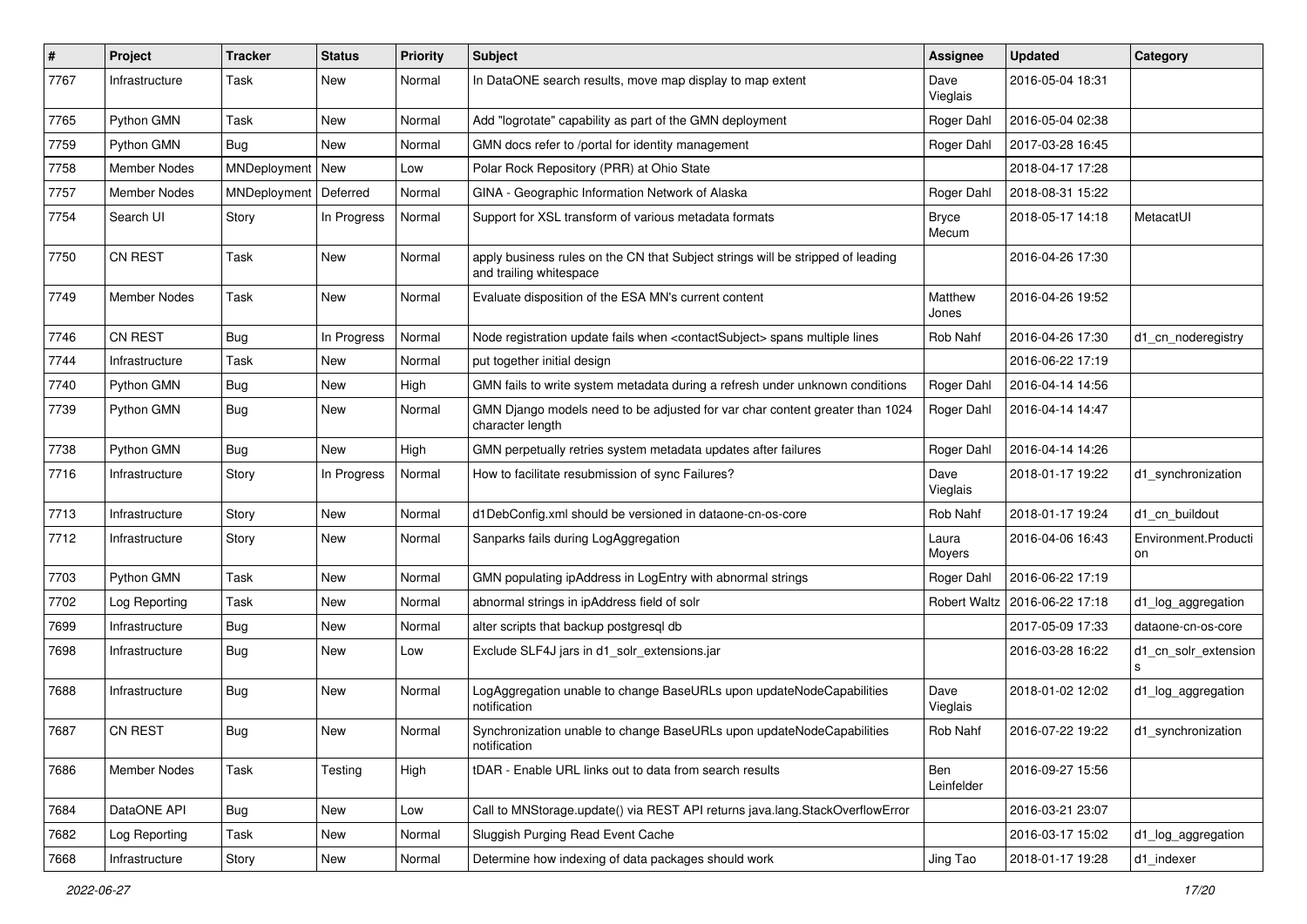| $\#$ | Project             | <b>Tracker</b>     | <b>Status</b> | <b>Priority</b> | <b>Subject</b>                                                                                                                             | <b>Assignee</b>  | <b>Updated</b>   | Category                   |
|------|---------------------|--------------------|---------------|-----------------|--------------------------------------------------------------------------------------------------------------------------------------------|------------------|------------------|----------------------------|
| 7666 | Infrastructure      | <b>Bug</b>         | <b>New</b>    | Normal          | mnTestMPC repeating attempts to set replica status to FAILED                                                                               | Laura<br>Moyers  | 2016-02-25 21:44 | Environment.Stage1         |
| 7664 | Python GMN          | <b>Bug</b>         | <b>New</b>    | Normal          | manage.py register node with dataone generates "nodeReplicationPolicy" XML<br>fragment in node capabilities even when replication is false | Roger Dahl       | 2016-04-14 14:16 |                            |
| 7651 | Python GMN          | Bug                | <b>New</b>    | High            | GMN returns two different dateSysMetadataModified dateTime stamps for same<br>object                                                       | Roger Dahl       | 2016-04-14 14:17 |                            |
| 7650 | Infrastructure      | Story              | New           | Normal          | DAO for SystemMetadata changes the SystemMetadata.replicationPolicy                                                                        | Rob Nahf         | 2018-01-17 19:31 | d1 cn common               |
| 7641 | Infrastructure      | Task               | <b>New</b>    | Normal          | contact ONEShare                                                                                                                           | Laura<br>Moyers  | 2016-02-12 16:40 | Environment.Producti<br>on |
| 7640 | Infrastructure      | Story              | <b>New</b>    | Normal          | <b>ONEShare failing with ServiceFailure</b>                                                                                                | Laura<br>Moyers  | 2016-02-12 16:39 | Environment.Producti<br>on |
| 7629 | <b>Member Nodes</b> | MNDeployment       | Operational   | Normal          | Arctic Data Center - Data and Software about the Arctic                                                                                    | Matthew<br>Jones | 2018-01-10 17:53 |                            |
| 7612 | Infrastructure      | Task               | In Progress   | Normal          | Contact ORNLDAAC                                                                                                                           | Laura<br>Moyers  | 2016-02-11 18:02 | Environment.Producti<br>on |
| 7611 | Infrastructure      | Story              | New           | Normal          | ORNLDAAC fails during log aggregation                                                                                                      | Laura<br>Moyers  | 2016-01-26 16:39 | Environment.Producti<br>on |
| 7607 | Infrastructure      | Task               | <b>New</b>    | Normal          | LTER_EUROPE refuses the production CN from harvesting log records                                                                          | Laura<br>Moyers  | 2016-06-09 16:34 | Environment.Producti<br>on |
| 7606 | Infrastructure      | Task               | In Progress   | Normal          | NRDC does not trust the CN certificate for log harvesting                                                                                  | Laura<br>Moyers  | 2016-04-06 16:14 | Environment.Producti<br>on |
| 7605 | Infrastructure      | Story              | <b>New</b>    | Normal          | MemberNodes not authorizing CN to harvest log records                                                                                      | Dave<br>Vieglais | 2018-01-17 19:33 | Environment.Producti<br>on |
| 7601 | Infrastructure      | <b>Bug</b>         | <b>New</b>    | High            | CN checksum inconsistencies                                                                                                                | Dave<br>Vieglais | 2016-01-26 19:29 |                            |
| 7578 | DataONE API         | <b>Bug</b>         | <b>New</b>    | Normal          | Fix 404 link to d1_instance_generator folder in documentation                                                                              |                  | 2016-01-08 22:01 | api documentation          |
| 7571 | <b>CN REST</b>      | Task               | <b>New</b>    | Normal          | Description for error code 401, detail code 4957 is misleading in some cases                                                               |                  | 2016-01-05 16:25 |                            |
| 7570 | Infrastructure      | <b>Bug</b>         | In Progress   | Normal          | Search UI requests cause Out of Memory Error                                                                                               | Jing Tao         | 2017-04-26 21:01 | d1 indexer                 |
| 7559 | Infrastructure      | Story              | <b>New</b>    | Normal          | Develop plan for securing application passwords in the CN stack                                                                            | Dave<br>Vieglais | 2018-01-17 19:34 | Architecture Design        |
| 7553 | <b>Member Nodes</b> | MNDeployment   New |               | Normal          | OOI - Ocean Observatories Initiative                                                                                                       | Laura<br>Moyers  | 2018-01-25 17:51 |                            |
| 7552 | <b>Member Nodes</b> | MNDeployment   New |               | Normal          | iDigBio - Integrated Digitized Biocollections                                                                                              | Laura<br>Moyers  | 2016-01-05 23:45 |                            |
| 7551 | <b>Member Nodes</b> | MNDeployment   New |               | Normal          | FAO - Food and Agriculture Organization of the UN                                                                                          | Laura<br>Moyers  | 2015-12-15 15:08 |                            |
| 7550 | <b>Member Nodes</b> | Task               | <b>New</b>    | Normal          | GoA portal not copying to KNB                                                                                                              | Lauren<br>Walker | 2015-12-14 21:41 |                            |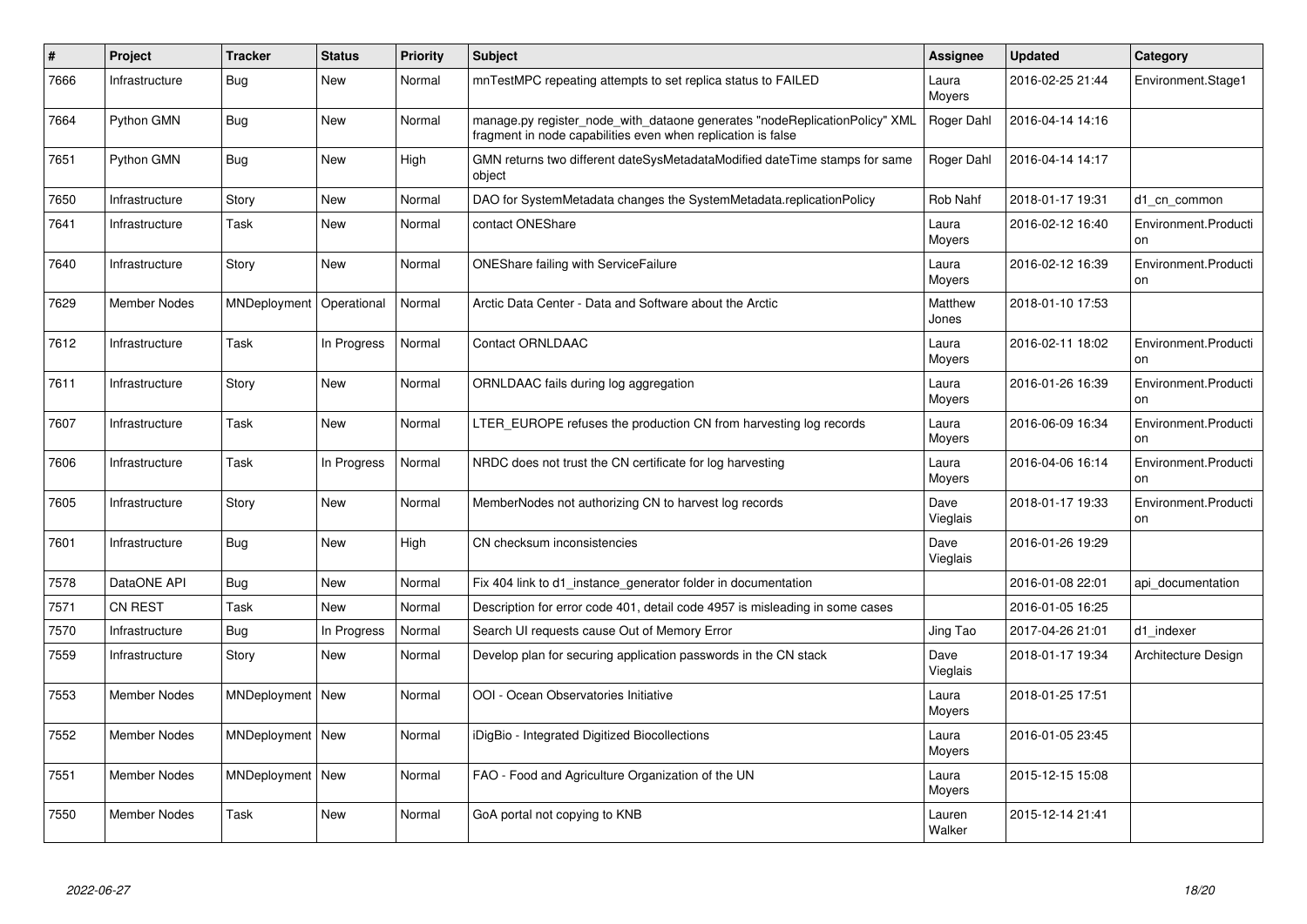| #    | Project                           | <b>Tracker</b>     | <b>Status</b> | <b>Priority</b> | Subject                                                                                                         | <b>Assignee</b>  | <b>Updated</b>                  | Category                 |
|------|-----------------------------------|--------------------|---------------|-----------------|-----------------------------------------------------------------------------------------------------------------|------------------|---------------------------------|--------------------------|
| 7549 | <b>Member Nodes</b>               | MNDeployment   New |               | Low             | COS - the Center for Open Science                                                                               | Laura<br>Moyers  | 2018-04-17 17:20                |                          |
| 7538 | Infrastructure                    | Task               | New           | Normal          | look at nodeFactory in how it builds mock CNodes                                                                | Rob Nahf         | 2015-12-10 17:03                | d1 libclient java        |
| 7537 | Infrastructure                    | Task               | New           | Normal          | add nodelist refreshes to NodeLocator classes                                                                   | Rob Nahf         | 2015-12-10 16:59                | d1_libclient_java        |
| 7533 | <b>DUG</b>                        | Task               | New           | Normal          | Create DUG 2016 Meeting page                                                                                    |                  | 2015-12-08 21:44                |                          |
| 7532 | <b>DUG</b>                        | Task               | <b>New</b>    | Normal          | Registration Form for 2016.                                                                                     |                  | 2015-12-08 21:30                |                          |
| 7531 | <b>DUG</b>                        | Task               | <b>New</b>    | Normal          | Quote request for EAB meeting                                                                                   |                  | 2015-12-08 20:13                |                          |
| 7528 | DataONE API                       | <b>Bug</b>         | New           | Normal          | Incorrect argument name documented for CNCore.reserveldentier                                                   |                  | 2015-12-08 19:51                | api documentation        |
| 7525 | <b>DUG</b>                        | Task               | New           | Normal          | assessment effort update                                                                                        |                  | 2015-12-07 22:25                |                          |
| 7524 | <b>DUG</b>                        | Task               | New           | Normal          | Explore crowd sourcing for future DUG marketing effort                                                          |                  | 2015-12-07 22:25                |                          |
| 7523 | Infrastructure                    | Bug                | In Progress   | Normal          | D1 Client no longer updates stale NodeList                                                                      | Rob Nahf         | 2016-04-19 22:27                | d1_libclient_java        |
| 7512 | Member Nodes                      | MNDeployment   New |               | Normal          | ECOSCOPE - Network of Research Observatories on Biodiversity                                                    | Laura<br>Moyers  | 2016-07-22 12:40                |                          |
| 7505 | <b>Member Nodes</b>               | Task               | In Progress   | Normal          | Correct generous access policies                                                                                | Roger Dahl       | 2018-07-02 20:39                |                          |
| 7498 | Search UI                         | Task               | In Progress   | Normal          | Search UI deployments need to be automated                                                                      | Chris Jones      | 2015-11-21 00:36                | MetacatUI                |
| 7489 | <b>CN REST</b>                    | Bug                | New           | Normal          | processing daemon common-logging misconfigured                                                                  |                  | Robert Waltz   2016-01-21 17:18 | d1_cn_process_daem<br>on |
| 7484 | <b>DUG</b>                        | Task               | <b>New</b>    | Normal          | DUG Agenda                                                                                                      |                  | 2015-11-10 21:39                |                          |
| 7476 | <b>DUG</b>                        | Task               | New           | Normal          | Do we need an event management system to better organize the DUG?                                               |                  | 2015-11-09 22:43                |                          |
| 7475 | <b>DUG</b>                        | Task               | New           | Normal          | Work with Erin/ESIP to distribute the brochure widely to students/faculty from<br><b>UNC</b>                    |                  | 2015-11-09 22:38                |                          |
| 7474 | <b>DUG</b>                        | Task               | New           | Normal          | Draft generic letter of invitation that DUG SC can carry and distribute widely.                                 |                  | 2015-11-09 22:38                |                          |
| 7473 | <b>DUG</b>                        | Task               | New           | Normal          | Draft 2016 DUG annual meeting brochure                                                                          |                  | 2015-11-09 22:38                |                          |
| 7466 | Infrastructure                    | Task               | In Progress   | Normal          | Some objects not accessible on the CN via REST API                                                              | Chris Jones      | 2015-11-05 16:11                | Metacat                  |
| 7440 | <b>CN REST</b>                    | Bug                | New           | Normal          | Non-discernable error during synchronization affecting (mostly)<br>urn:node:mnTestAEKOS - "Client is shutdown." |                  | 2015-10-20 14:46                |                          |
| 7439 | <b>MN Service</b><br>Registration | Task               | New           | Normal          | Update the search interface to support rendering and other actions for services                                 | Dave<br>Vieglais | 2015-10-16 14:06                |                          |
| 7432 | Java Client                       | <b>Bug</b>         | In Progress   | Normal          | Java Client does not support idFilter for v2 release                                                            | Rob Nahf         | 2019-06-14 18:47                | d1 libclient java        |
| 7427 | <b>Python Libraries</b>           | Task               | New           | Normal          | adjust API signatures in python libraries                                                                       | Dave<br>Vieglais | 2016-03-25 01:11                | d1_libclient_python      |
| 7425 | <b>Python Libraries</b>           | Task               | New           | Normal          | Replace httplib low level use in RestClient with the requests library                                           | Dave<br>Vieglais | 2016-03-25 02:03                | d1_common_python         |
| 7407 | Infrastructure                    | Story              | In Progress   | Normal          | object formats in the d1_common_java bootstrap list are inconsistent with<br>production                         | Dave<br>Vieglais | 2016-03-15 16:49                | d1_indexer               |
| 7389 | Java Client                       | Task               | Testing       | Normal          | V2 D1Object fails to download V1 content                                                                        | Chris Jones      | 2015-09-28 17:50                | d1 libclient java        |